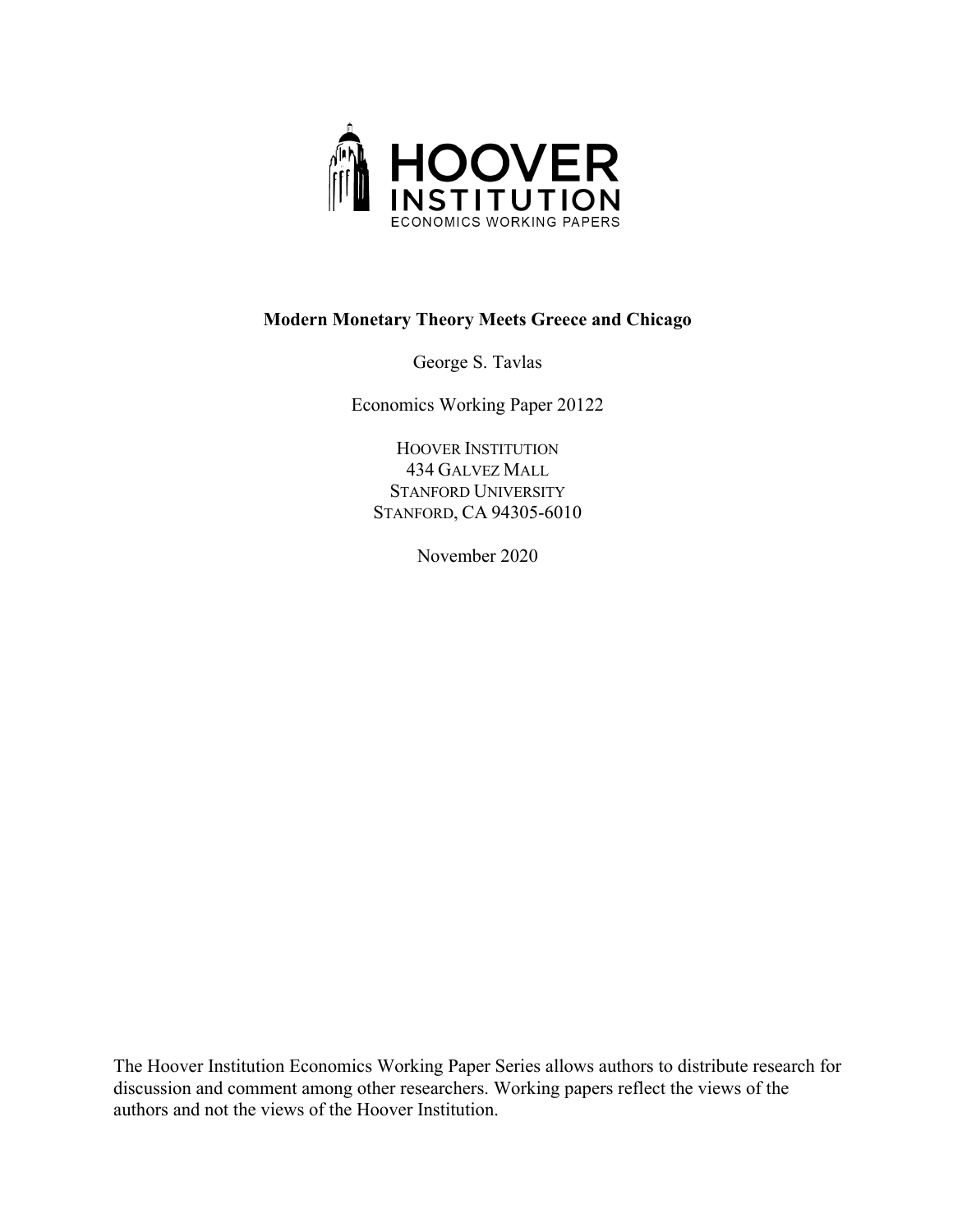Modern Monetary Theory Meets Greece and Chicago George S. Tavlas Economics Working Paper 20122 November 2020 Keywords: Modern Monetary Theory, functional finance, Chicago monetary tradition, monetary uncertainty, monetary rules JEL Codes: B220, E52, H63

George S. Tavlas Bank of Greece Hoover Institution, Stanford University gtavlas@bankofgreece.gr

#### Abstract:

This paper assesses what has become known as Modern Monetary Theory, or MMT, using Stephanie Kelton's influential book, *The Deficit Myth,* as its point of reference. Building on the idea of functional finance, developed by Abba Lerner in the 1940s, the basic premise of MMT is that the size of a nation's fiscal deficit does not matter for countries that issue their own currency; those countries are able to print money to finance their deficits and backstop their debts. However, the situation is different for countries that have adopted another country's currency or a regional currency, like the euro. The latter countries, which Kelton calls "currency users" do not have access to a national central bank to backstop their debts. Consequently, these countries are susceptible to financial crises. This circumstance, Kelton argues, was responsible for the recent financial crisis in Greece; that country's adoption of the euro meant that it was unable to rely on the printing press to backstop its debt. I show that Kelton's appraisal of the Greek financial crisis is an inaccurate depiction of recent monetary history. I also show that Kelton's description of functional finance is an inaccurate depiction of Lerner's presentation of that concept. Finally, I show that Kelton's scheme does not provide limits on money creation and inflation, assumes unlimited fiscal space, does not account for monetary uncertainty or the destabilizing effects of lags under discretionary policy, assumes that there is always spare capacity such that the aggregate supply curve is flat, and would increase both the size and the administrative role of government in economic affairs.

#### Acknowledgments:

George S. Tavlas is Alternate to the Governor of the Bank of Greece on the European Central Bank's Governing Council and Distinguished Visiting Fellow, Hoover Institution, Stanford University. He is grateful to John Cochrane, Harris Dellas, Jim Dorn, Steve Hanke, Ed Nelson, Ronnie Phillips, George Selgin, and Michael Ulan for helpful comments. He thanks Elisavet Bosdelekidou and Maria Monopoli for excellent technical support.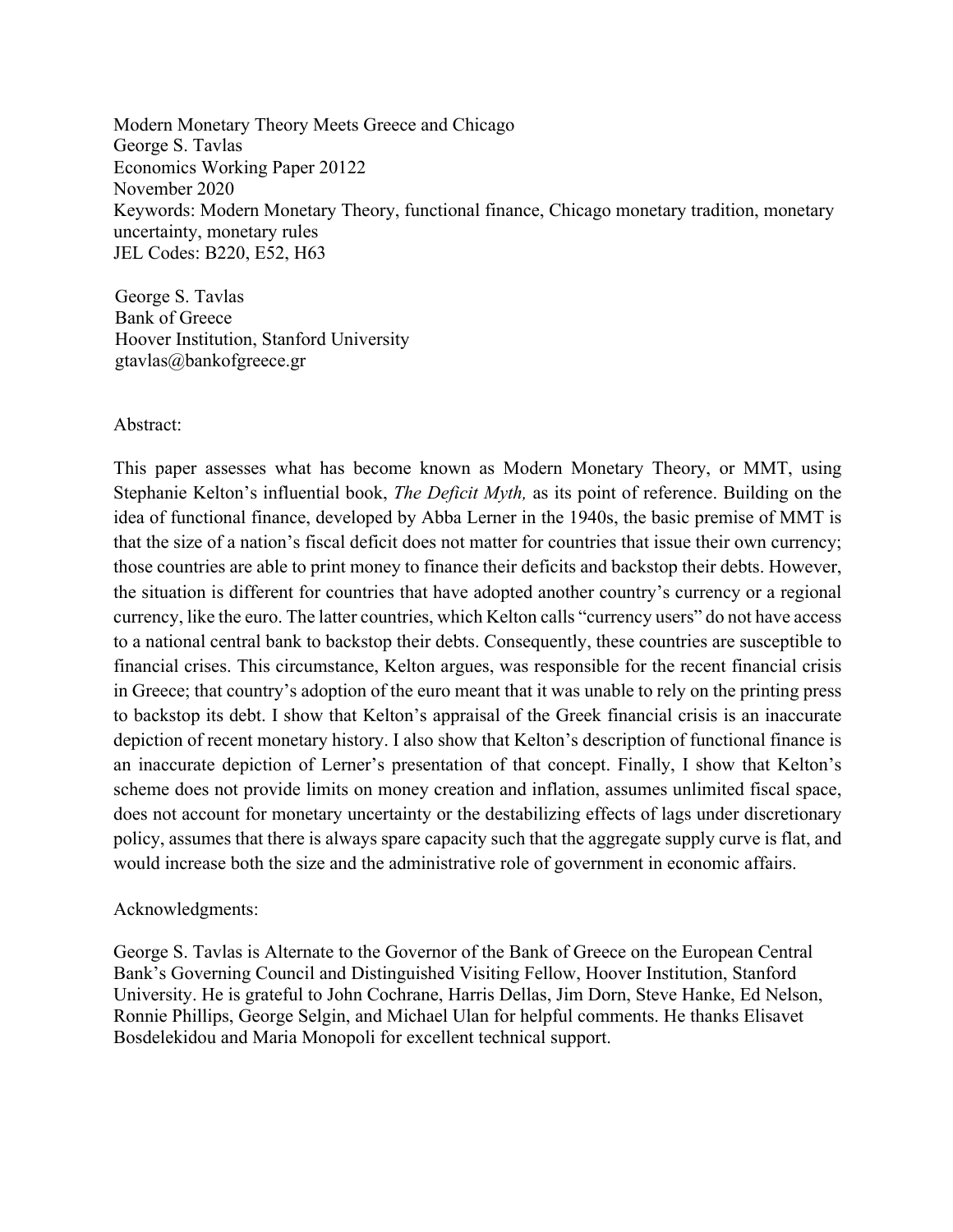The issue is not where to find the money. . . . The money is there. —George Papandreou (2009)

> Coming up with money is the easy part. [T]he money will be there. —Stephanie Kelton (2020)

During the fall of 2009, George Papandreou headed the ticket of the Panhellenic Socialist Movement, known by its acronym PASOK, against the then-governing conservative party, New Democracy, in the Greek national elections. Papandreou ran on a platform that featured highly expansive fiscal spending. During a press conference on September 13, 2009, he was asked where he would find the money to fund his party's spending proposals. His answer wasthat given in the above quotation, by which he meant that Greece had abundant fiscal space to increase government spending; he believed that tax revenues could be sharply raised through stricter enforcement of laws against tax evasion. On October 4, PASOK won a landslide electoral victory, garnering 43.9 percent of the popular vote, compared with 33.5 percent for the second-place,

incumbent New Democracy party, with the result that Papandreou became Greece's prime minister. In the following months, a sovereign-debt crisis erupted in Greece which, within a year, engulfed much of the euro area through contagion. In November 2011, Papandreou resigned the premiership, becoming the first Greek prime minister in almost 50 years to be forced out of office by his own cabinet. An article in the *Financial Times*, reporting on his ouster, stated: "George Papandreou will be remembered by Greeks with more than a trace of bitterness as the man who smilingly declared 'the money's there'" (Hope 2011). In the next Greek elections, held in June 2012, PASOK won only 12.3 percent of the vote.

In her influential book *The Deficit Myth*, Stephanie Kelton advances the view that the money could have been there for Greece if the country had not been part of the euro area. In particular, Kelton provides a diagnosis of what went wrong in Greece and a roadmap to the economic promised land for countries that follow her advice. Greece, it turns out, is Kelton's poster child for the way not to enter the promised land. "We all know what happened in Greece," she writes (Kelton 2020: 81). Greece, according to Kelton, began its journey into turbulent economic waters when it abandoned its national currency, the drachma, in 2001 and adopted the euro. By doing so, the country gave up its monetary sovereignty. It no longer was able to print its own currency to pay its debts, with the result that—well, "we all know what happened." Or do we? The problem is that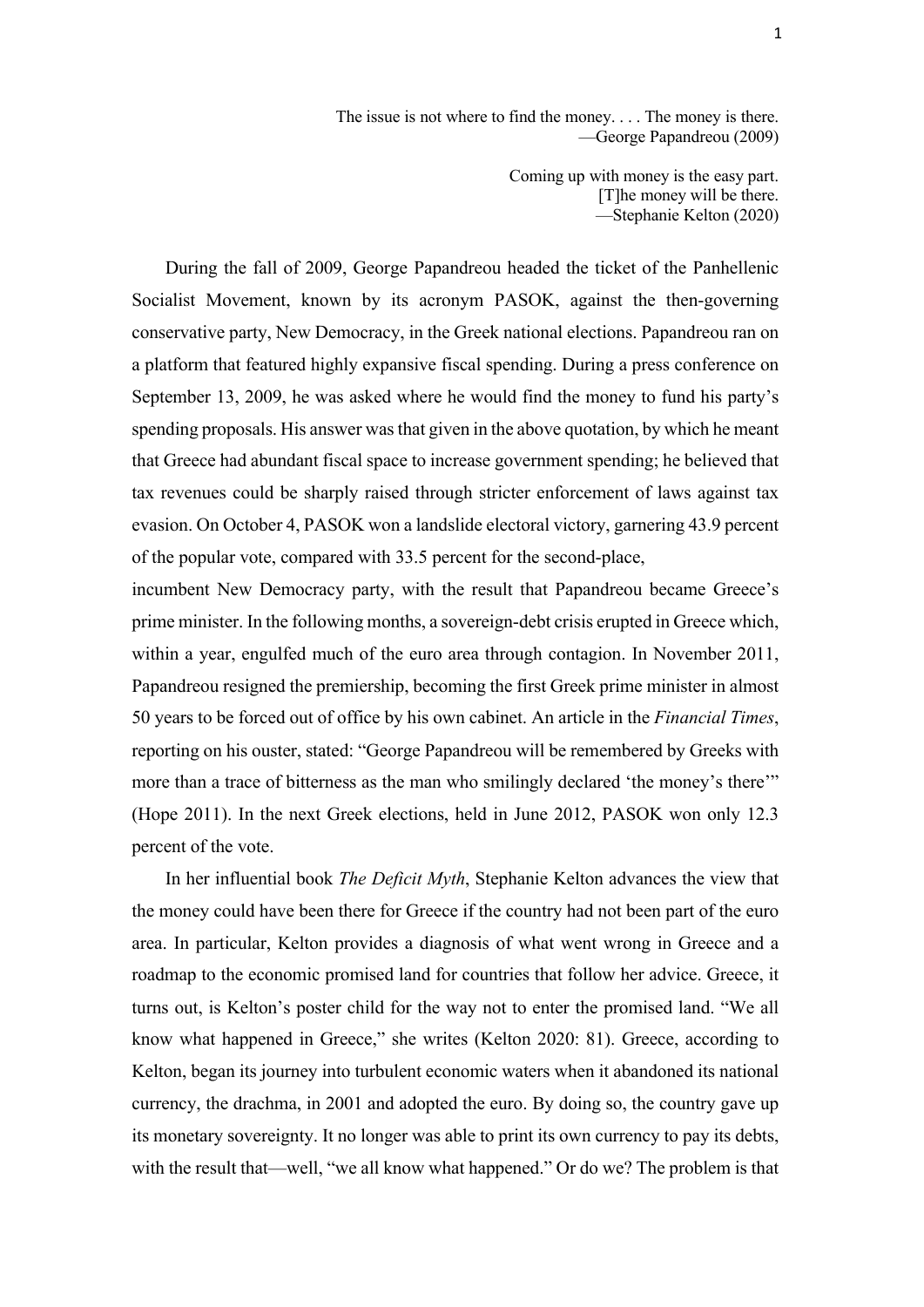Kelton does *not* know what happened.

If Greece is Kelton's poster child for the way not to run an economy, Kelton has become the poster child of the group of economists who advocate Modern Monetary Theory, or MMT. Kelton's *The Deficit Myth* made the *New York Times* best-seller list (for hardcover nonfiction) and has been the object of numerous reviews—including in this journal.1 MMT itself has been embraced by several high-profile politicians.

This article is an assessment of what went wrong in Greece through the lens of Kelton's exposition of MMT. To set the stage, I first describe the central characteristics of MMT. As I will document, Kelton asserts that MMT builds on the idea of functional finance, developed in the 1940s by Abba Lerner. Functional finance views the issue of a balanced budget as of secondary importance; the primary purpose of functional finance is to ensure noninflationary full employment. Next, I provide a narrative of what went wrong in Greece. As I show, the origins of the Greek crisis had nothing to do with the loss of monetary sovereignty. Greece had monetary sovereignty in the 1980s but nevertheless found itself ensnared in financial crises because it engaged in fiscal profligacy. The fiscal prolificacy led to high inflation, something that, as we shall see, Kelton says will not happen to a country that has monetary sovereignty. After Greece entered the euro area in 2001, the country acted as though it had unlimited fiscal space, resulting in the outbreak of the financial crisis in 2009. The common denominator of the crises of the 1980s and the 2009 crisis was the absence of fiscal discipline.

I then show that MMT is, in fact, a combination of two ideas developed in the 1940s: Lerner's idea of functional finance and a proposal developed at the University of Chicago by Henry Simons, Lloyd Mints, and Milton Friedman. Like Kelton, the Chicago economists believed that fiscal deficits should be entirely backed by money creation. The Chicago proposal, however, was formulated with the objectives of disciplining fiscal policy and limiting the amount of money that could be created. The proposal aimed to attain price stability at full employment. In contrast, MMT provides no fiscal discipline and no limit on money creation, despite Kelton's claims to the contrary. Moreover, the Chicagoans were concerned that discretionary policies can be destabilizing in light of long and variable lags. Consequently, their policy framework was rules-based. As I document, functional finance's failure to take account of the destabilizing properties of

<sup>1</sup> See Dowd (2020). Despain (2020) expressed the view that "Kelton's book achieves a revolution in political economy." As I discuss below, other reviewers have been critical.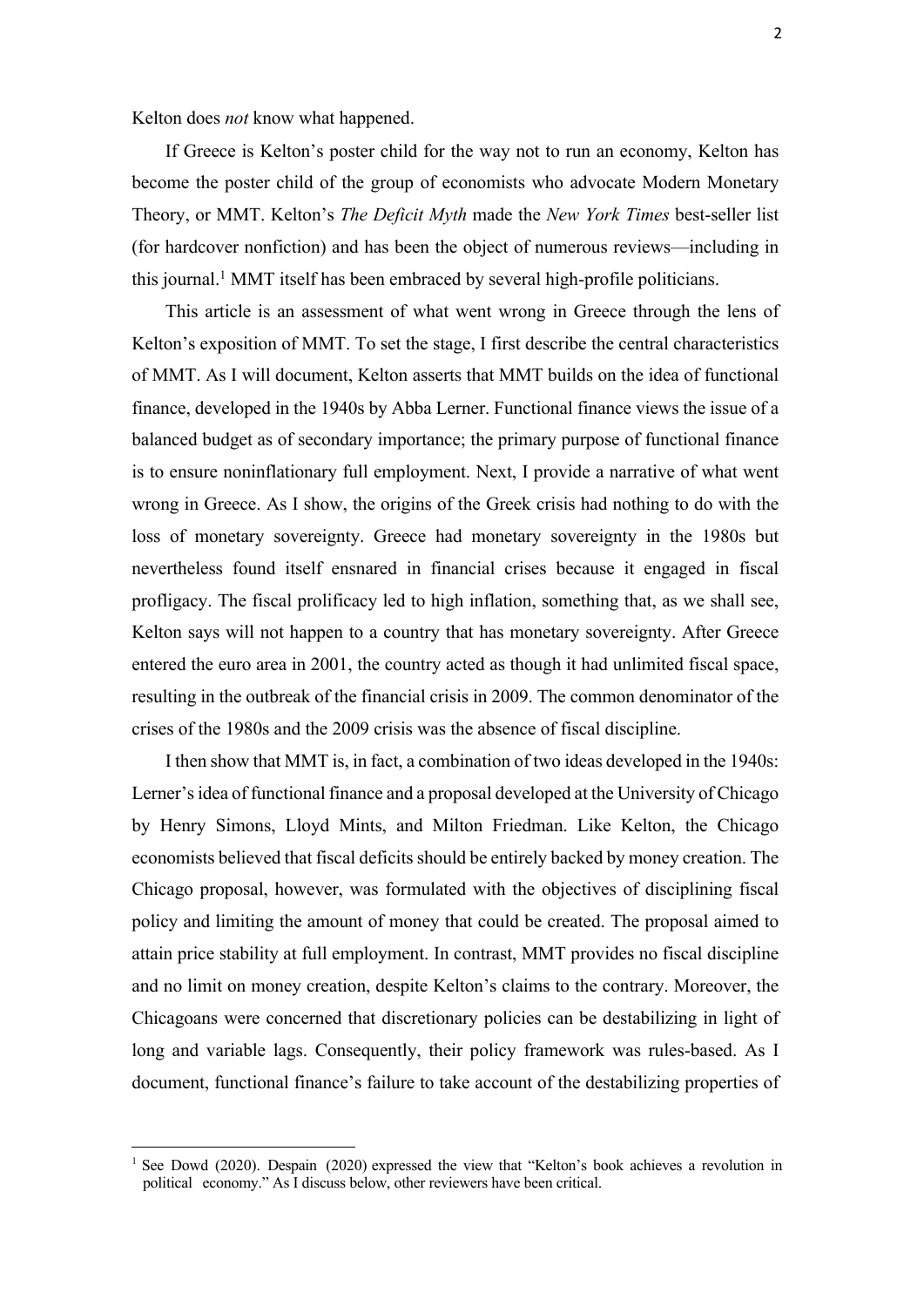discretionary policies provided the basis of a highly critical assessment of Lerner's functional finance proposal by Friedman.

## MMT: Core Characteristics

At the "heart of MMT," writes Kelton (2020), is the "distinction between currency *users* and the currency *issuer*" (original italics, p. 18). A currency issuer is a country that has monetary sovereignty. Four conditions, she contends, are needed to attain monetary sovereignty: (1) a country must issue its own currency  $(p. 19)$ ; (2) it must borrow in that currency (p. 145); (3) it must let its currency float against other currencies (p. 145); and (4) the currency in question must be inconvertible— that is, it is "also important that [countries] don't promise to convert their currency into something of which they could run out (e.g., gold or some other country's currency)" (pp. 18–19). Countries like the United States, Japan, the United Kingdom, Australia, Canada, and "many more," Kelton asserts, are currency issuers. These countries "never [have] to worry about running out of money." The United States, for example, "can always pay the bills, even the big ones" (p. 19) because it can always print enough dollars to pay those bills.<sup>2</sup> Kelton writes: "Congress has the power of the purse. If it really wants to accomplish something, the money can always be made available . . . spending should never be constrained by arbitrary budget targets or a blind allegiance to so-called sound finance" (p. 4). Fiscal deficits, she argues, are not a problem so long as the deficits do not lead to inflation (more about that shortly). "This book," Kelton audaciously asserts, "aims to drive the number of people who believe the deficit is a problem closer to zero" (p. 8).

The situation for currency users is very different. The countries that fall into this category have either (1) fixed their exchange rates, "like Argentina did until 2001," or (2) "taken on debt denominated in a foreign currency, like Venezuela has done," or (3) abandoned their national currency, as "Italy, Greece and other eurozone countries," have done (p. 19). Those countries do not have access to the printing press to backstop their debts. Thus, we are told: "The US can't end up like Greece, which gave up its monetary

<sup>&</sup>lt;sup>2</sup> The requirement that the currency of a currency issuer has to be inconvertible (at a fixed exchange rate) into other currencies betrays a lack of understanding by Kelton of international financial arrangements. All major currencies are convertible into other currencies. The imposition of inconvertibility on a currency would undermine the international demand for that currency. The U.S. dollar emerged as the dominant international currency following World War II, in part, because the dollar was the only currency that was convertible (at a fixed exchange rate) into other currencies and gold. On the international use of currencies, see Tavlas (1991).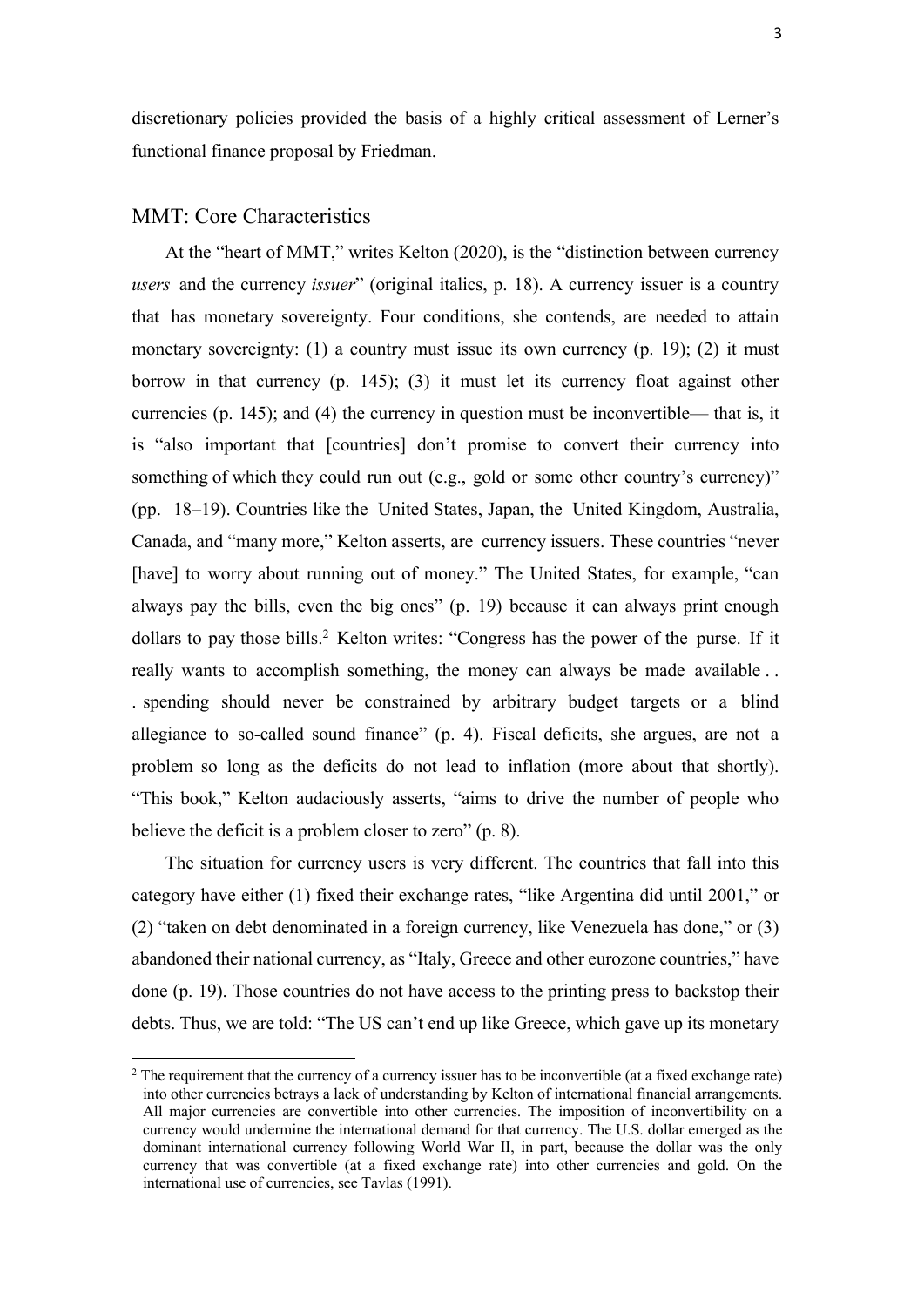sovereignty when it stopped issuing the drachma in order to use the euro" (p. 19).

As mentioned, Kelton (pp. 60–63) acknowledges that MMT is guided by the idea of functional finance, developed by Lerner. Let's take a look at what Lerner had to say about functional finance. In his 1944 book, *The Economics of Control*, Lerner argued that the government should not hesitate to incur fiscal deficits required to achieve full employment. If the attainment of this objective entails persistent fiscal deficits (or surpluses), so be it. The size of the national debt, Lerner argued, is not important: "The [size of the] debt is not a burden on posterity because if posterity pays the debt it will be paying the same posterity that will be alive at the time when the payment is made. The national debt is not a burden on the nation because every cent in interest or repayment that is collected from the citizens as taxpayers to meet the debt service is received by the citizens as government bondholders" (Lerner 1944: 303).3 Likewise, argued Lerner, "the interest on the debt is not a burden on the nation" because those payments "are merely transferred to the recipient from taxpayer or from new lenders, and if it should be difficult or undesirable to raise taxes the interest payment can be met, without imposing any burden on the nation as a whole, by borrowing the money or printing it" (Lerner 1944: 303).

Kelton believes that Lerner "turned conventional wisdom on its head," since Lerner showed that the size of a nation's debt and its fiscal position are unimportant. Kelton states: "Instead of trying to force the economy to generate enough taxes to match federal spending, Lerner urged policy makers to think in reverse. Taxes and spending should be manipulated to bring the overall economy into balance" (p. 61). Such a policy might require "sustained fiscal deficits over many years or even decades" (p. 61). So long as inflation remains under control, "Lerner saw this as a perfectly responsible way to manage the government budget" (p. 61). Kelton's depiction of Lerner's argument that fiscal deficits and the size of a nation's debt do not matter is accurate so long as a very important qualification made by Lerner is taken into account. In particular, Lerner made it clear that a necessary condition had to be in place for a nation's fiscal position, including its debt level, not to matter. This condition, which I discuss below, is not taken into account by Kelton.

After describing Lerner's concept of functional finance, Kelton expresses the following view: "Lerner's insights are important to MMT, but they don't go far enough.

<sup>&</sup>lt;sup>3</sup> In contrast to the present author, Kelton does not quote directly from Lerner (1944).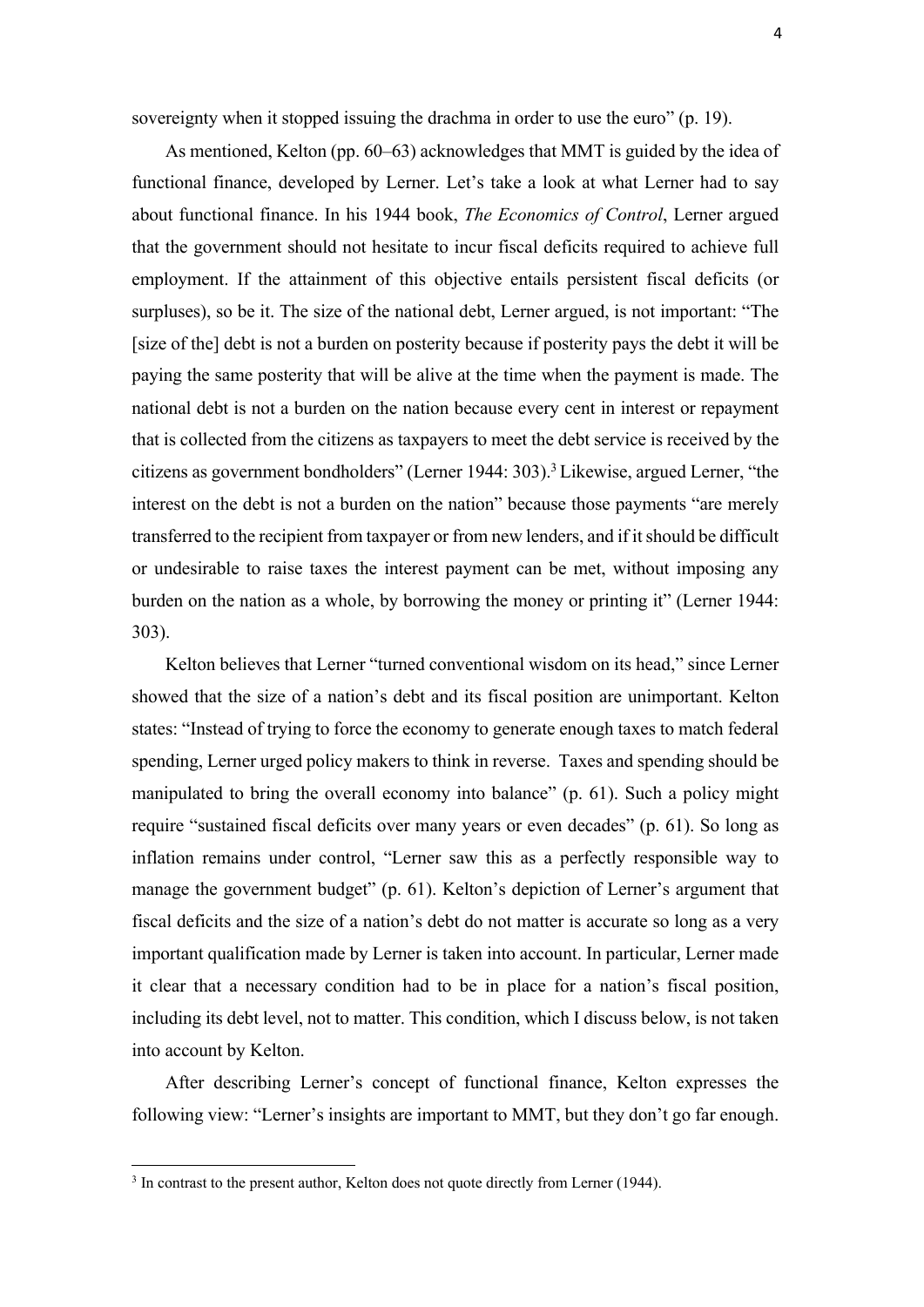. . . We think Lerner's prescriptions will still leave too many people without jobs" (p. 63). Lerner, argues Kelton, thought that attaining what he called full employment would be accompanied by a level of involuntary unemployment, leaving some people out of work. To ensure that everyone has a job, "MMT recommends a federal job guarantee, which creates a nondiscretionary automatic stabilizer that promotes both full employment and price stability" (p. 63).

Here is the way MMT's economic program would work. The Federal Reserve would become subservient to the U.S. Treasury. To ensure that "funding . . . can always be made available" (pp. 234–35) for whatever purpose is deemed worthwhile, "the Federal Reserve carries out an authorized payment on behalf of the Treasury" (p. 235). Specifically, the Fed would print whatever money was needed to finance the government's spending intentions: "[W]e must recognize that the US government can supply all the dollars our private sector needs to reach full employment, and it can supply all the dollars the rest of the world needs to build up their reserves and protect their trade flows" (original italics, p. 151). What spending would be worthwhile? In addition to the federal job guarantee, the ability to print currency would provide the fiscal space to fund Medicare for all, free college, middle-class tax cuts, a full Green New Deal, free child care, the cancelation of student debt, affordable housing for everyone, a national highspeed rail, a Civilian Conservation Corps, the responsibilities of which would include fire prevention, flood control, and sustainable agriculture, and expanded Social Security. MMT's program would reduce racial inequalities, decrease poverty, build stronger communities, and more (pp. 229–63).

Under the federal job-guarantee program, if "the economy were to crash the way it did in 2008, the job guarantee would catch hundreds of thousands of people instead of allowing them to fall into unemployment" (p. 67). Moreover, the government would steer spending to preferred sectors of the economy. Thus, Kelton argues that: "With decent jobs guaranteed for all, workers can engage in a public-led *industrial policy* aimed at producing sustainable infrastructure and a wider array of public services" (italics supplied, p. 152). The program would establish a wage floor of "say \$15 per hour" (p. 68). That floor, in-and-of itself, would help "to stabilize inflation by anchoring a key price [i.e., the wage rate] in the economy" (p. 67). Yet, despite the foregoing menu of spending intentions, Kelton tells the reader that MMT "is not a plot to grow the size of government" (p. 235).

Apart from the minimum wage's anchoring role under the federal job program, how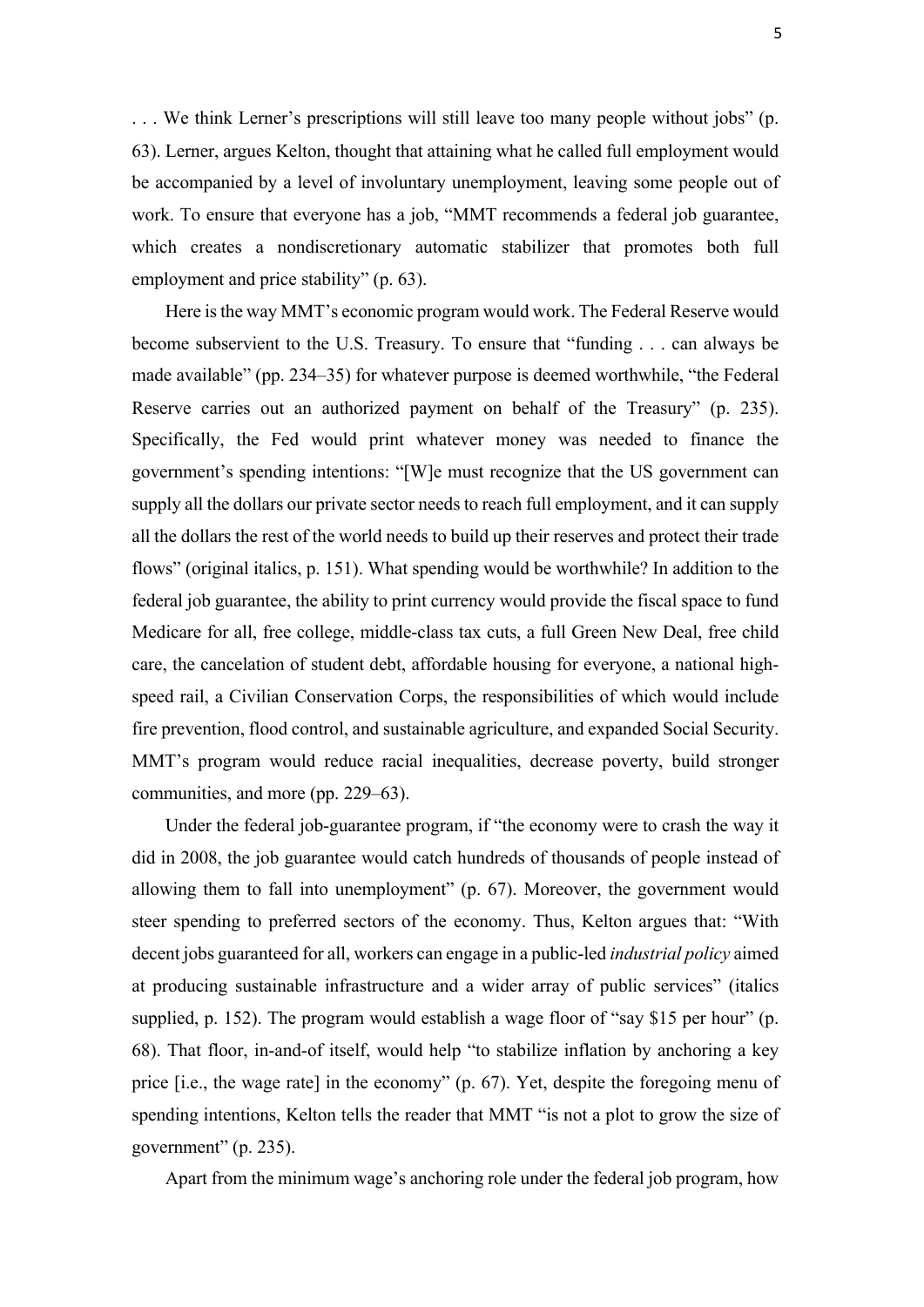would Kelton keep inflation in check? She is very vague: "MMT would make us *safer* [against inflation] because it recognizes that the best defense against inflation is a good offense" (original italics, p. 72). What is a good offense against inflation? She continues: "We want agencies like the CBO helping to evaluate new legislation for potential inflation risk *before* Congress commits to funding new programs so that the risks can be mitigated preemptively." In this connection, "If the CBO and other independent analysts concluded it [higher spending] would risk pushing inflation above some desired inflation rate, then lawmakers could begin to assemble a menu of options to identify the most *effective* ways to mitigate that risk" (original italics, p. 72). What are these options? Congress would "work *backward"* to identify areas where spending could be cut, thus ensuring "that there is always a check on any new spending. The best way to fight inflation is before it happens" (original italics, pp. 72–73). Essentially, Kelton maintains that there is always spare capacity in the economy such that the aggregate supply curve is flat. Consequently, a large, sustained fiscal stimulus, financed by money creation, would neither crowd-out private expenditure nor ignite inflation.

With fiscal policy bearing the heavy work in economic stabilization, Kelton asks: "Can fiscal policy really take over the economic steering wheel? What's left for monetary policy?" (p. 242). With the Federal Reserve having become an arm of the Treasury, monetary policy—open-market operations, changes in the discount rate, and changes in reserve requirements—merit essentially no role in Kelton's scheme: "MMT considers *fiscal policy* a more potent stabilizer [than monetary policy]" (original italics, p. 243).

Two points about the financing of the fiscal deficits under MMT are important. First, as indicated in the foregoing synopsis of Kelton's book, money creation would be the primary means of financing increases in government spending. Kelton argues that money and government bonds are essentially identical assets in private-sector portfolios. Why, then, does the government borrow? Why not just pay for government spending by running the printing press? Kelton states: "[The government] *chooses* to offer people a different kind of government money, one that pays a bit of interest. In other words, US Treasuries are just interest-bearing dollars" (original italics, p. 36). It follows that the government can make "the national debt disappear" by letting the Federal Reserve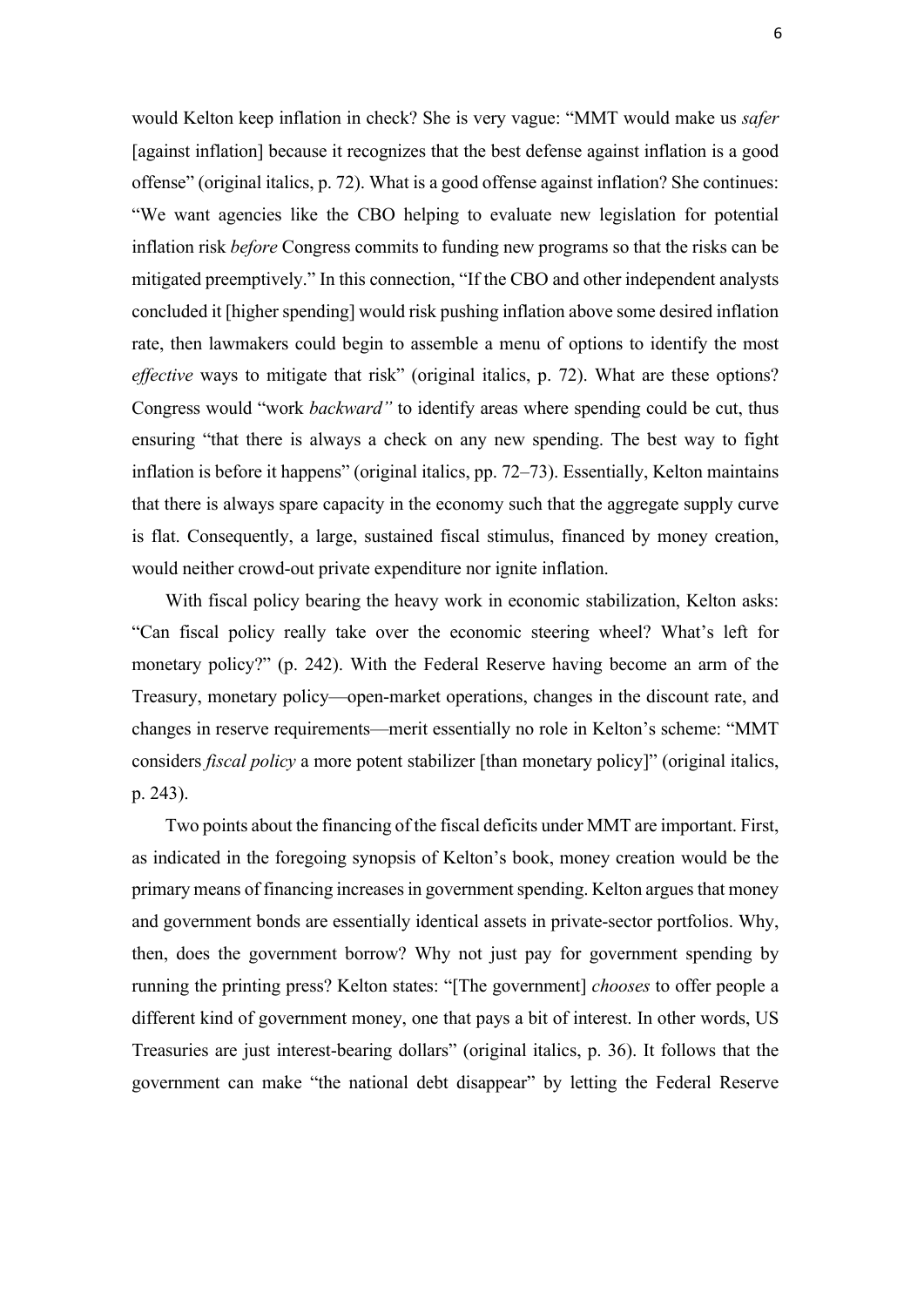purchase all the outstanding government debt  $(p. 99)$ .<sup>4</sup> Thus, "the purpose of auctioning US Treasuries—that is, borrowing—isn't to raise dollars for Uncle Sam" (p. 36).<sup>5</sup>

Second, as is the case with sovereign borrowing, Kelton believes that taxation should not normally be used to finance government spending. Nevertheless, she maintains that taxes serve several key functions within an economic system: (1) "taxes enable governments to provision themselves without the use of explicit force"— without that tax obligation, people would not have a reason to demand the government's fiat currency (p. 32); (2) should the need arise, taxation provides a means to combat inflation (p. 33); (3) "taxes are a powerful way to alter the distribution of wealth and income" (p. 33); and (4) taxes are a way "to encourage or discourage certain behaviors" (p. 34).

The MMT framework, including Kelton's rendition of that framework, has been subjected to considerable, tough criticism from leading economists. Kelton's rendition, for example, has been criticized for (1) its neglect of the 1970s, a period during which expansionary policies led to increases in both inflation and unemployment (Cochrane 2020); (2) the likelihood that it would induce unexpected inflation, reducing the purchasing power of those caught holding "old money" as "new money" is printed (Andolfatto 2020, Dowd 2020); (3) its strong proclivity to increase the size of the government in the economy, thereby diverting resources from productive firms to the quixotic public sector (Coats 2019, Tenreiro 2020); (4) its neglect of the fact that, in the absence of monetary accommodation, fiscal expansion can be a weak policy instrument (Greenwood and Hanke 2019); and (5) its neglect of the literatures on central-bank independence, the term structure of interest rates, and the effects of portfolio-balance decisions by investors on the way that policies interact with key economic variables (Edwards 2019). <sup>6</sup> Krugman (2019) likened MMT to Calvinball, a game under which its adherents keep changing their arguments in response to criticisms; Rogoff (2019) called MMT "nonsense"; and Summers (2019) wrote that it is "a recipe for disaster." Yet, in the present low-inflation environment, MMT continues to thrive in certain political

<sup>&</sup>lt;sup>4</sup> The idea that government bonds, especially short-term Treasury securities, are near-moneys was pushed forward by Simons (1936), who also believed that the Fed could eliminate the entire government debt by purchasing that debt.

<sup>&</sup>lt;sup>5</sup> Kelton seems to overlook the fact that, because U.S. bank reserves now pay interest, the operation she has in mind might not reduce the interest burden on the debt, and could even increase it under certain circumstances.

<sup>6</sup> Cochrane (2020) points out that Kelton neglects essentially all the contributions made to the literature on money and inflation since the end of World War II.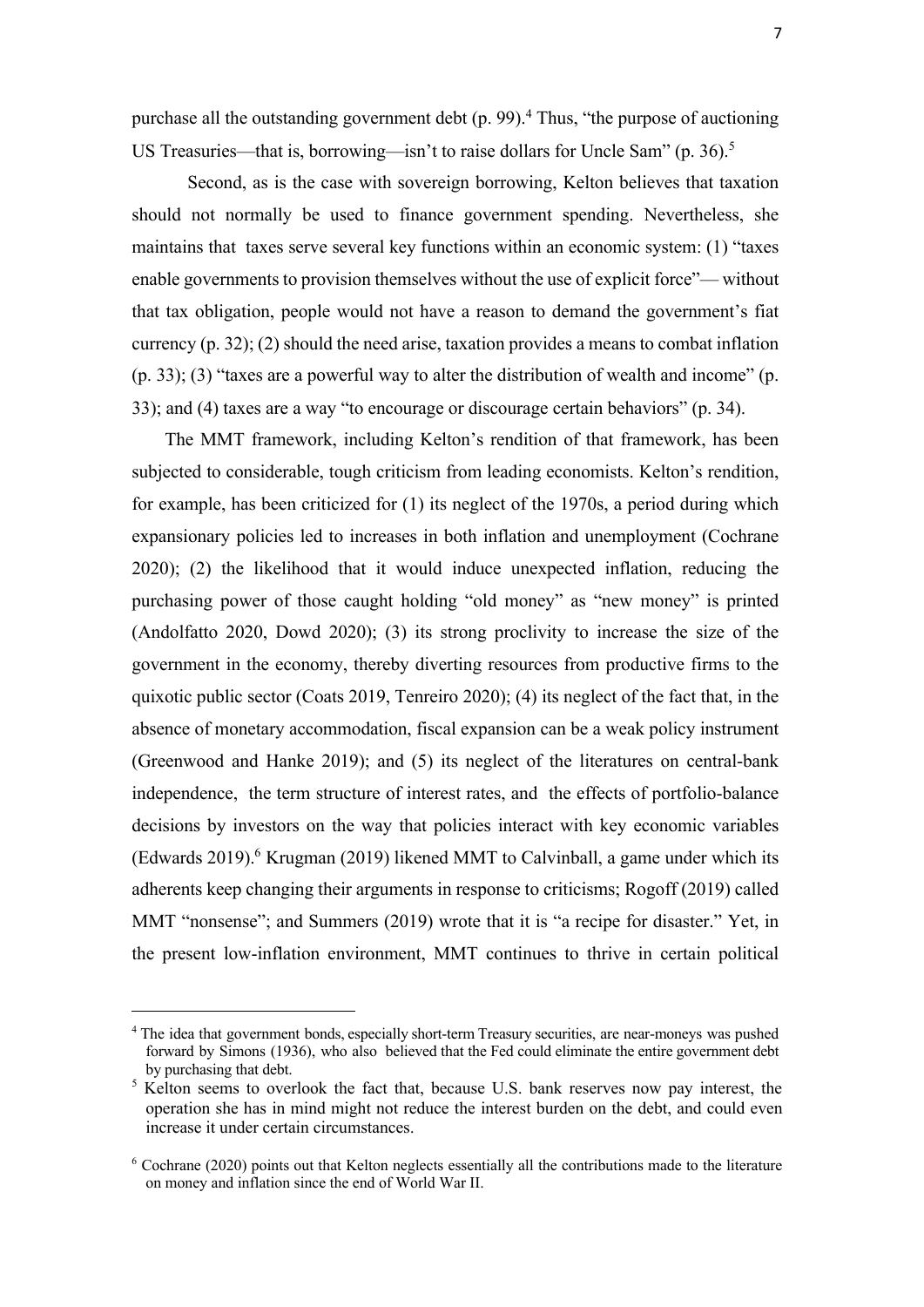circles and to be the focus of debate among academics while Kelton has become the leading spokesperson for the movement. After all, if inflation has remained below 2 percent in most major economies despite the highly expansionary monetary and fiscal policies of the past decade, why not take advantage of the benefits that MMT promises to deliver? Let me, therefore, assess MMT through the lens of Kelton's "poster child" currency user.

### Back to the Past, I: The Poster Child

In Kelton's book, the case of the Greek sovereign-debt crisis is the prime example of what happens when a country gives up its monetary sovereignty to become a currency user. Here are several examples:

- "I never worry about the US ending up like Greece" (p. 81).
- "To cover [its fiscal] deficits [in 2009], Greece had to borrow. The problem is that under the euro, the Greek government no longer had a central bank that could act on its behalf by clearing all its payments" (p. 85).
- "But the US is not like Greece (which borrows in euros)" (p. 91).
- Adoption of the euro "relegates all eurozone members to mere currency users. This point is crucial to understanding Greece's seemingly endless debt crisis" (p. 145).

What exactly happened in Greece to ignite the financial crisis that erupted in 2009? Kelton maintains that Greece fell victim to the 2008 global financial crisis and the accompanying global recession:

Countries like Greece and Italy, along with the other seventeen members of the eurozone, gave up their sovereign currencies in order to use the euro. Since they can't issue the euro, member governments must cover fiscal deficits by selling bonds. . . . The problem is that lending to these countries became especially risky once they started promising to repay bondholders in a currency they could no longer issue themselves. This became painfully clear in the wake of the 2008 financial crisis, as the global recession pushed the budgets of Greece and other eurozone countries deeply into deficit. . . . Governments had no choice but to borrow in private financial markets, and they had to pay whatever the market demanded to secure the funding they needed. . . . In Greece, the poster child for the crisis, interest rates on tenyear government bonds skyrocketed from 4.5 percent in September 2008 to nearly 30 percent by February 2012 [p. 124].

Two points made in the above excerpt concerning Greece are important to highlight. First, Kelton argues that it was the global recession associated with the 2008 financial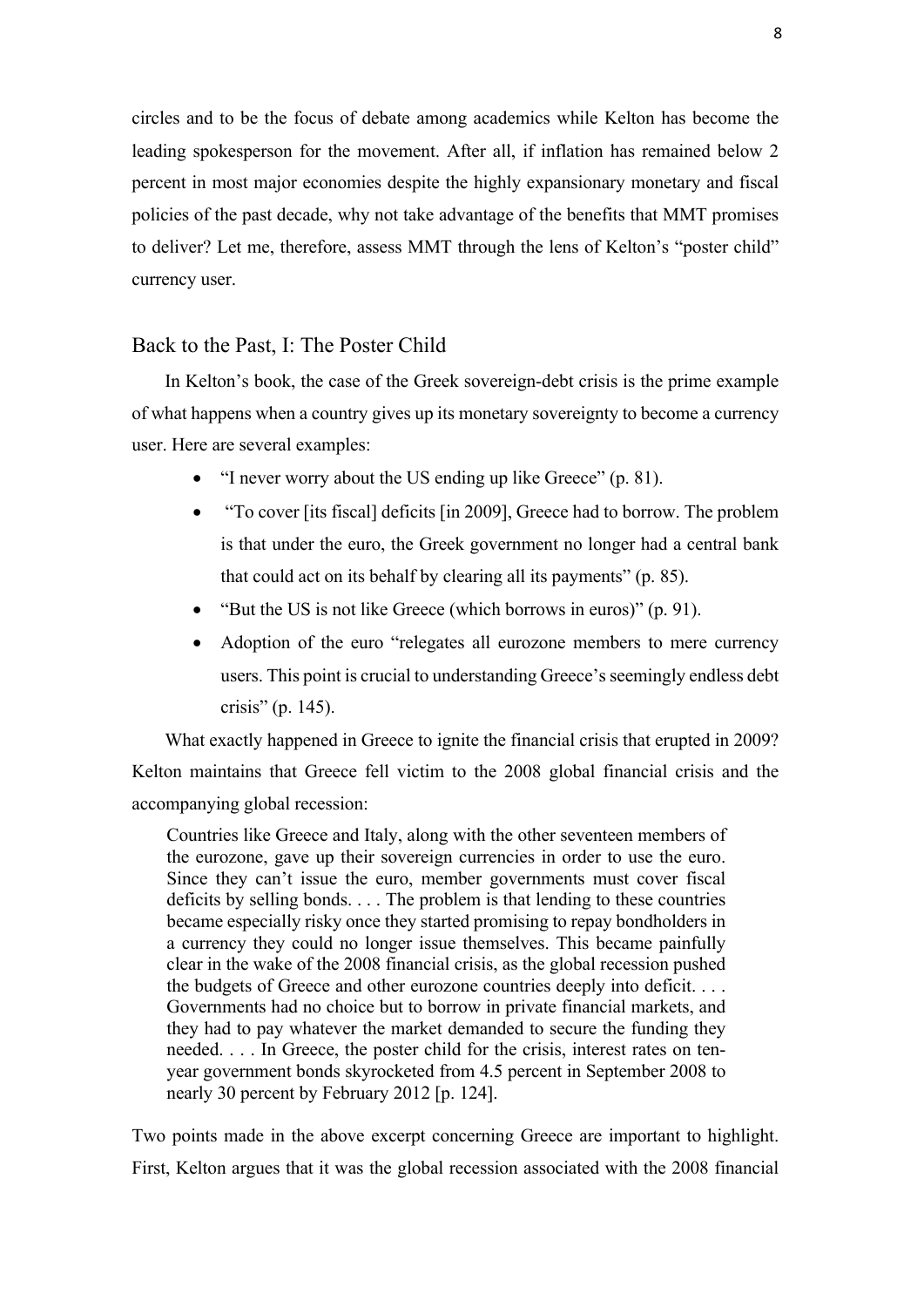crisis that pushed Greece's budget "deeply into deficit." Second, Kelton identifies the period during which interest rates on Greek government bonds "skyrocketed" as having begun in September 2008. (Recall that September 2008 saw the collapse of Lehman Brothers.)

Kelton's assessment of the origin of the Greek financial crisis begs the question: Why Greece? Germany, Luxembourg, and the Netherlands are members of the euro area. Those countries also gave up their monetary sovereignty to adopt the euro. Yet, those countries—and others in the euro area—did not experience financial crises following the outbreak of the 2008 global recession. As I explain below, there was a reason for this circumstance.

Greece became a member of the euro zone in 2001. Why did the country decide to transform itself from a currency issuer to a currency user? To address this issue, let's go farther back in time to the 1980s and the early-1990s, a period during which the country had its own currency, the drachma. Beginning in 1981, the country undertook highly expansionary fiscal policies.<sup>7</sup> As a result, the fiscal deficit, which was 2.6 percent of GDP in 1980, rose to 8.7 percent of GDP in 1981. During the period 1981 to 1994 the deficit-to-GDP ratio averaged 11.7 percent.8 During most of the period, the Bank of Greece was subservient to the government. Indeed, at one point, the same individual simultaneously held the positions of finance minister and governor of the Bank of Greece. Consequently, monetary policy's role was to help finance the fiscal deficits annual money growth averaged more than 20 percent during the period 1981 to 1994.<sup>9</sup> In light of the large fiscal deficits, the debt-to-GDP ratio exploded, from 28.4 percent in 1980, to 107.9 percent in 1994. The key macroeconomic performance indicators during 1981 to 1994 tell the resulting story: the nominal interest rate on the 10-year government bond was consistently near 20 percent, despite the activity of the Bank of Greece in the sovereign-bond market; inflation—something that Kelton says will not happen to a currency issuer—averaged 18 percent; real growth averaged 0.8 percent; and the current account consistently registered deficits in the range of 3 percent to 5 percent of GDP. In those circumstances, the country faced a series of financial crises as the drachma came under attack. Several adjustment programs were undertaken, but they were subsequently

 $^7$  The year 1981 saw the election of PASOK to power; Andreas Papandreou, the father of George Papandreou, whom we encountered at the beginning of this article, became prime minister.

 $8$  The data for this section are from Garganas and Tavlas (2001), Tavlas (2019), and the Bank of Greece.

<sup>9</sup> The figures refer to M3, a broad measure of the money supply. The Bank of Greece announced annual targets for M3 beginning in the early-1980s.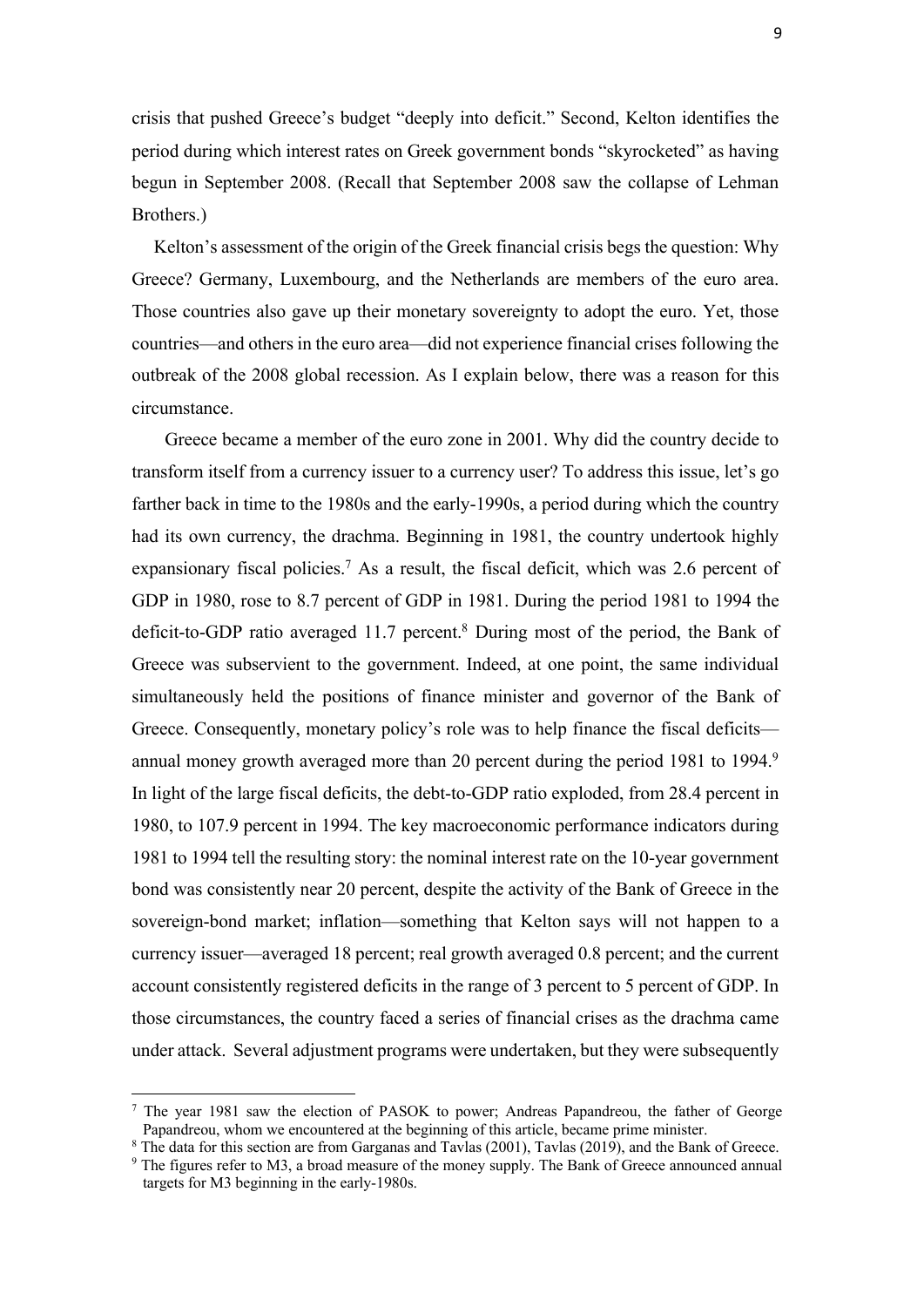abandoned in favor of a reversion to fiscal and monetary expansion.

Having experienced the costs (very low growth, high inflation, financial crises) of overly expansionary macroeconomic policies, in the mid-1990s Greece committed to putting its economic house in order with the goal of joining the euro area.10 Fiscal and monetary policies were tightened. The reorientation of policies succeeded, inflation and the fiscal imbalances were reduced, and the country entered the monetary union. The adoption of the euro was expected to produce a low-inflation, low-interest-rate environment conducive to economic growth.

That is precisely what happened—at least for a while. From 2001 to 2007, inflation moved into the low single digits and real growth averaged about 4 percent a year. In addition, interest rates came down. The spread between 10-year Greek and German sovereigns fell from over 600 basis points in the late-1990s to between 10 and 20 basis points several years after Greece joined the euro. Greece seemed to have found the magic formula for economic success.

Beneath the surface, however, deep-seated problems emerged. An expanding government sector underpinned economic growth, and the country was internationally uncompetitive. Consider the following developments, mainly during the period from 2001, the year of entry into the euro zone, to 2009:

- Fiscal deficits consistently topped 6 percent of GDP, peaking at 15 percent at the end of the period.
- The widening of the fiscal deficits was mainly expenditure-driven; the share of government spending in GDP rose by eight percentage points—to 54 percent.
- The ratio of government debt to GDP rose from below 100 percent in the late-1990s to 125 percent at the end of the period. Between 2001 and 2009, the level of government debt almost doubled, from 163 billion euros to 301 billion euros.
- The fiscal expansion was mainly financed by external borrowing. The share of government debt held by non-Greek residents rose from 48 percent in 2001 to 79 percent in 2009.
- Greece's competitiveness, measured in terms of unit labor costs relative to those

 $10$  The decision to join the monetary union was underpinned, in part, by a substantial literature—called the "new" theory of optimum currency areas—that showed that countries with histories of high inflation can increase their monetary-policy credibility by having monetary policy determined by a conservative, regional central bank. The increase in credibility, in turn, was said to reduce inflation, interest rates, and the unemployment costs of moving to a low-inflation equilibrium. For a discussion of this literature, see Tavlas (1993) and Dellas and Tavlas (2009).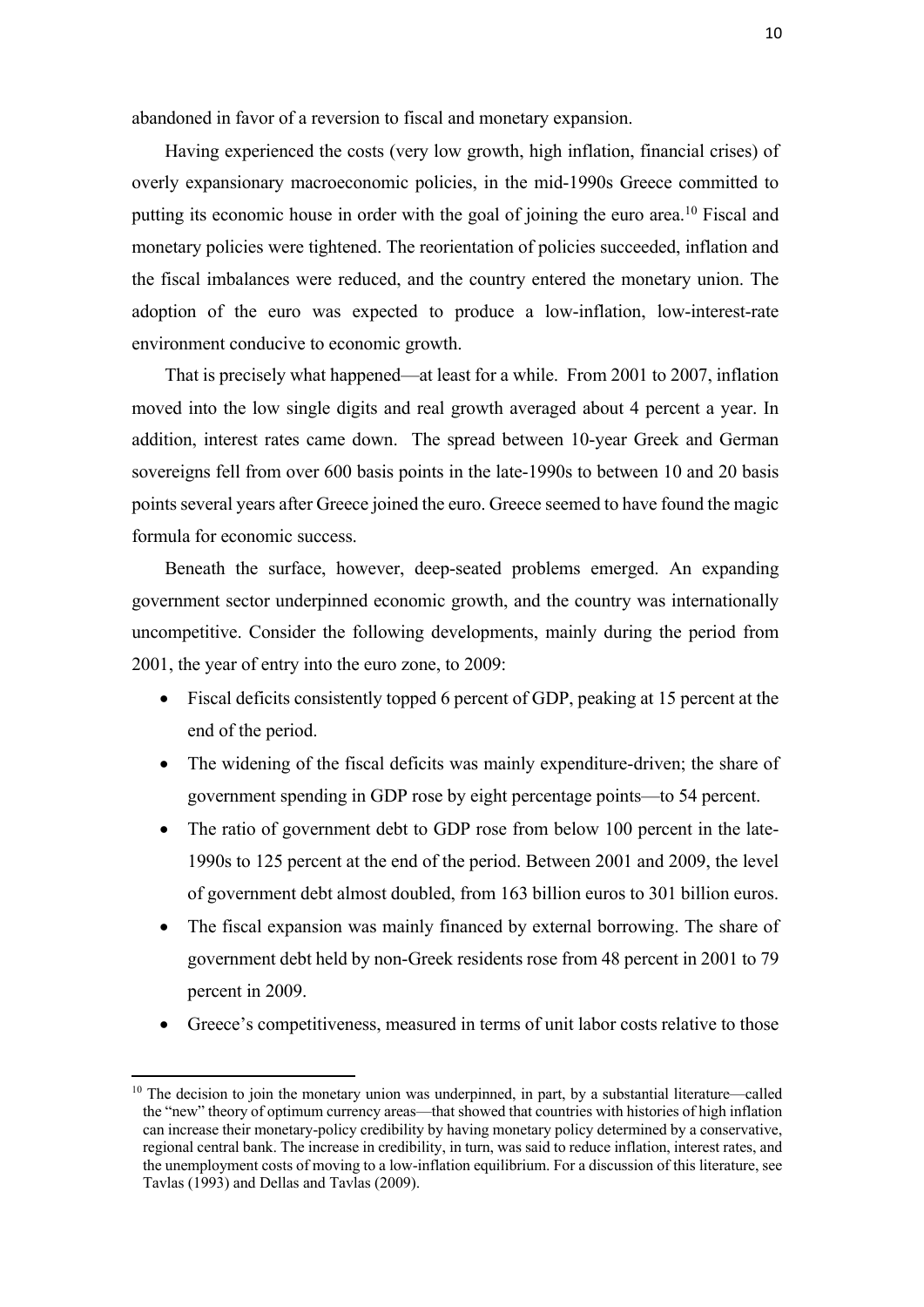of its major trading partners, deteriorated by 30 percent.

• The loss in competitiveness, and the relatively high growth rates, led to a widening of the current account deficit. Greece entered the eurozone with an alreadyhigh current account deficit equal to almost 7 percent of GDP. Near the end of the period that deficit had widened to  $15$  percent of GDP.<sup>11</sup>

Despite these large and growing imbalances—which should have sounded loud warning alarms to the financial markets, but did not—and despite the global financial crisis that erupted in August 2007 (and intensified in September 2008 with the collapse of Lehman), interest rates on Greek sovereigns remained at low levels until 2009. The markets apparently believed that, regardless of the Maastricht Treaty's no-bail-out clause, if things went wrong, Greece's euro-area partners would be obliged to bail-out the country to maintain the cohesion of the monetary union and to prevent negative spillovers to other countries.<sup>12</sup> The markets continued to lend to the Greek government, and the government continued to spend and borrow as though it had unlimited fiscal space.

The turning point came during the elections in the fall of 2009. In October, shortly after the national elections, the new PASOK government announced that the 2009 fiscal deficit would soar to 12.5 percent of GDP, far higher than estimates provided by the former conservative (New Democracy) government (Barber 2009).<sup>13</sup> The announcement focused market attention on Greece's large fiscal imbalances, including the amount of government debt owed to non-Greek residents. Figure 1 shows the time-profile of the interest rate on 10-year Greek government bonds. As shown in the figure, interest rates spiked upward in October 2009 and continued to rise for the next several years. What caused the Greek financial crisis was fiscal profligacy. Prior to October 2009, financial markets behaved as though the country's fiscal and external positions were sustainable. Those euro area countries that did not incur fiscal and external imbalances—such as

 $11$  Edwards (2019: 557) pointed out that a core characteristic of MMT is the belief that current account deficits are beneficial phenomena because the rest-of-the-world has no problem in providing the country

incurring the deficits with essentially unlimited real resources in exchange for the country's debt.<br><sup>12</sup> Article 25 of the Maastricht Treaty stipulates the euro area Member States cannot take on the debts of other Member States. 13 In the event, the 2009 fiscal deficit equaled 15 percent of GDP. An important reason for the large fiscal

deficit in 2009 was expansionary fiscal spending. As noted, the year 2009 was an election year in Greece; election years were typically marked by high government spending prior to the election to gain favor with voters.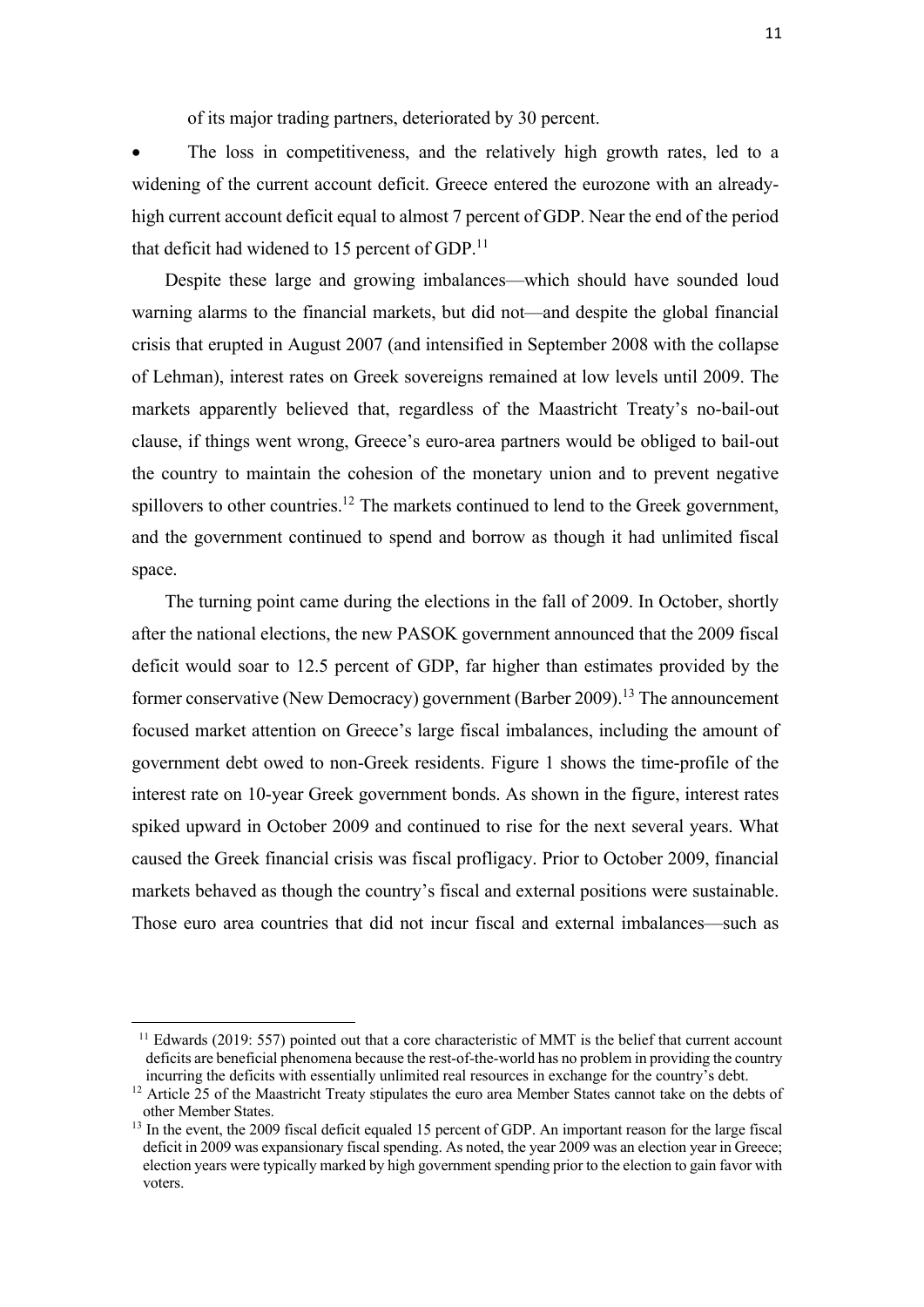Germany, the Netherlands, and Luxembourg—did not face a crisis.<sup>14</sup> Contrary to what Kelton argues, what caused the Greek financial crisis was not the loss of monetary sovereignty.



SOURCE: Bank of Greece.

The following conclusions emerge. First, Kelton's thesis that the 2008 global recession pushed Greece's fiscal position "deeply into deficit" is incorrect. The 2008 recession exacerbated Greece's *already large* fiscal deficits. The country ran fiscal deficits on the order of 7 percent of GDP throughout the period leading up to 2008.<sup>15</sup> Second, Kelton's argument that interest rates on Greek government debt "skyrocketed" beginning in September 2008, which, if accurate, would support her contention that the origination of the Greek financial crisis lay with factors external to Greece, is similarly incorrect. As clearly shown in Figure 1, interest rates on Greek sovereigns began their ascent in October 2009, coinciding with the market's recognition that Greece's fiscal

 $14$  In the several years leading up to 2009, Germany, the Netherlands, and Luxembourg had fiscal positions near balance and maintained current account surpluses.

<sup>&</sup>lt;sup>15</sup> As percentages of GDP, the fiscal deficits between 2003 and 2007 averaged 7.1 percent; the 2008 deficit was 10.2 percent.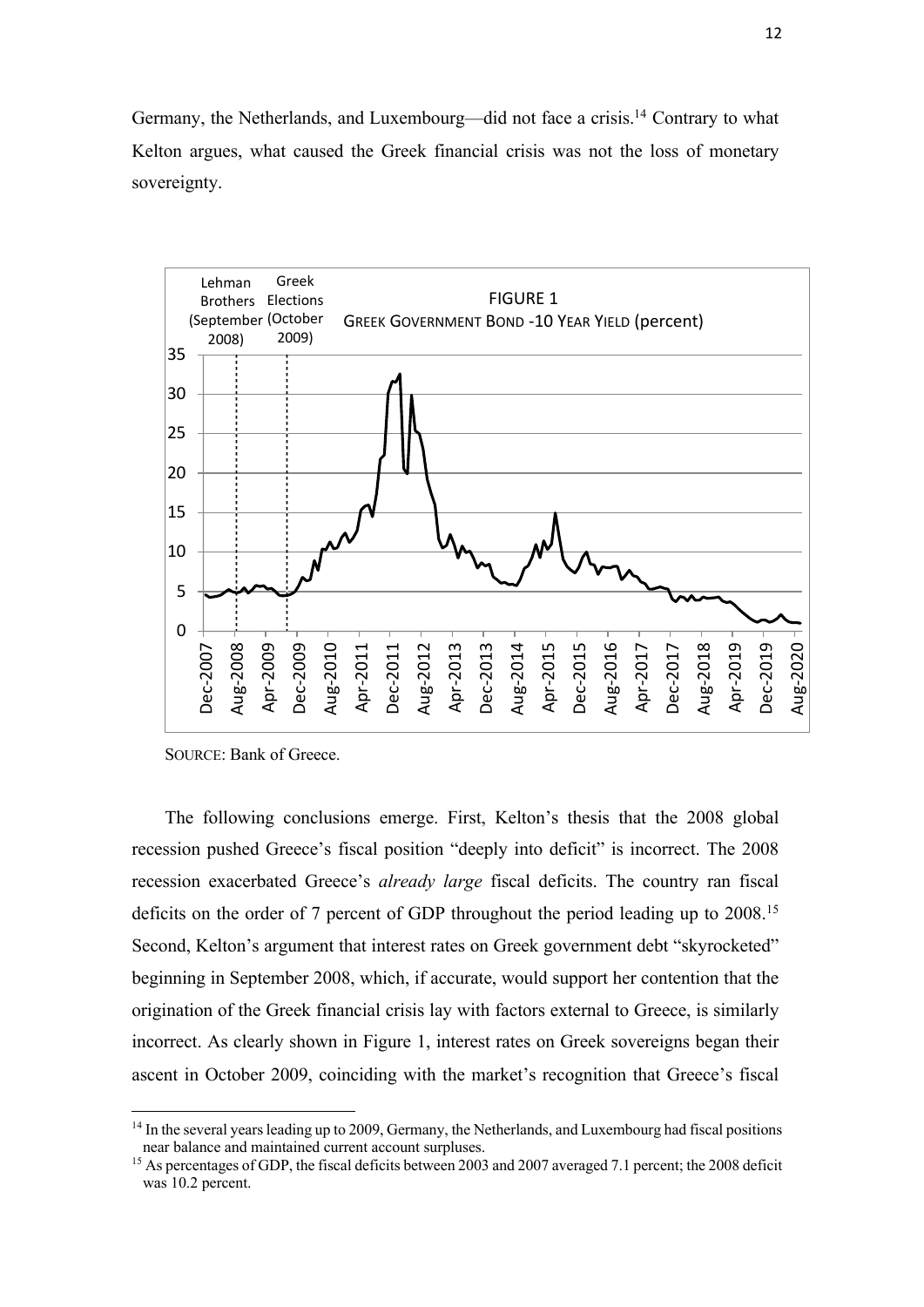situation was unsustainable. The interest rate on the 10-year Greek government bond was 5.0 percent in September 2008 (Figure 1).<sup>16</sup> It fell subsequently, reaching 4.5 percent in September 2009. Following the announcement about the size of the 2009 fiscal deficit in October of that year, the interest rate began its upward climb. By January 2010, the rate was at 6.9 percent; by June 2010, it had reached 10.5 percent. The rate peaked at 32.6 percent in February 2012. Third, Greece experienced financial crises both in the 1980s and during the period from 2009 to 2015. In the former period, the country was a currency issuer. In the latter period, it was a currency user. Both periods were marked by fiscal profligacy as successive governments behaved as if they had unlimited fiscal space. Fiscal profligacy was the common denominator in the crises.

### Back to the Past, II: Kelton, Lerner, and Chicago

Two monetary doctrinal issues shed light on the cohesiveness and soundness of Kelton's framework: (1) Kelton's treatment of Lerner's functional-finance proposal and (2) the similarities and differences between Kelton's framework and the monetary framework developed by Chicago economists in the 1940s. Kelton generously acknowledges the influence of Lerner's formulation of functional finance on her rendition of MMT (pp. 60–63). Like Lerner, Kelton believes that the national debt is not a burden on future generations. Like Lerner, Kelton maintains that the interest paid on the debt is also not a burden on the nation. However, as I mentioned, Lerner believed that an important, third condition had to be in place for the previous two conditions to be valid. What was that third condition? Lerner recognized that the national debt had to be *internally* owned. He wrote:

All this is true, of course, only of internally held national debt. Increasing debt to other countries or to the citizens of other countries *does* indicate impoverishment of the borrowing country and enrichment of the lending country. . . . For a country to borrow from another country may be foolish or wise according to circumstances, just as in the case of individual borrowing. Such debt should be limited because the *repayment will constitute a real burden* on the country just as the borrowing provided a real benefit quite different from any benefit that can accrue from internal borrowing. *When the time comes to make the repayment there may be great inconvenience which could lead to default* [Lerner 1944: 305; italics supplied].

<sup>&</sup>lt;sup>16</sup> As indicated above, Kelton (p. 124) reports that the interest rate on the Greek 10-year government bond was 4.5 percent in September 2008, which differs from the 5.0 percent figure that I provide. I conjecture that she has reported the interest-rate spread on Greek 10-year sovereigns over German government bonds, instead of the interest-rate level.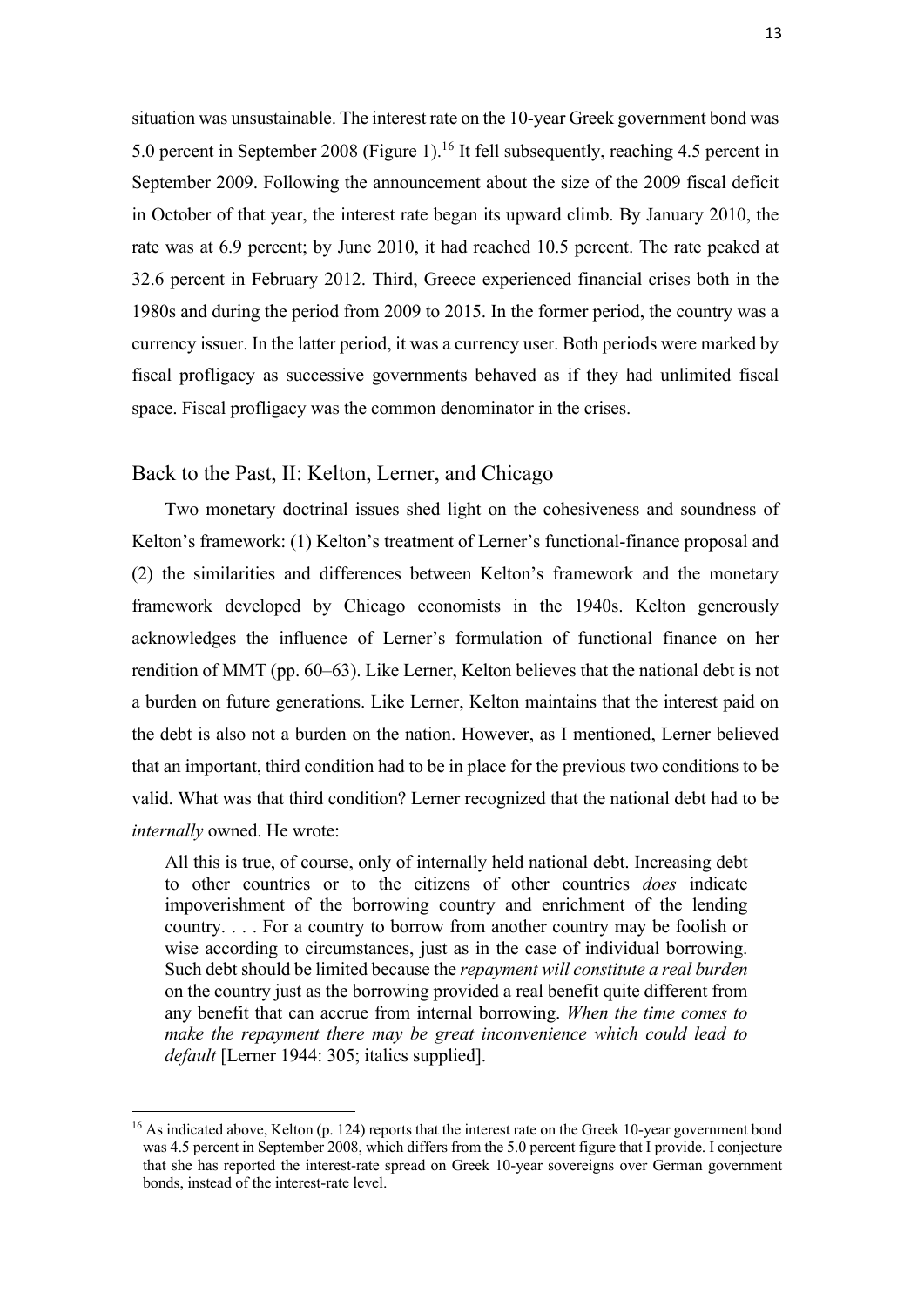Lerner believed that all externally owned debt was a burden on a country; he did not distinguish between external debt that was denominated in a particular country's currency and external debt that was denominated in foreign currencies.

Kelton does not mention the above qualification made by Lerner to his idea of functional finance.17 In Kelton's view, the United States performs a service for other countries when it supplies those countries with U.S. dollars, and those countries use the dollars to buy U.S. Treasury bonds. When the United States imports goods from China, for example, and pays for the imports with newly created dollars, Kelton writes: "We're not really borrowing from China [even though the U.S. dollars are a debt obligation of the United States] so much as we're supplying China with dollars to be transferred into a U.S. Treasury security. . . . [Therefore,] terms like *borrowing* [to describe the U.S. side of the transaction] are misleading. So is labeling these securities as national debt. There is no *real* debt obligation" (original italics, p. 83). Why is there no real debt obligation? Kelton argues there is an unlimited demand for the dollar as an international currency. Thus, the U.S. can simply keep printing dollars to pay for the maturing Treasury securities held by China (pp. 82–83).

A fundamental condition for the international use of a currency is that there has to be confidence in the currency's value. Specifically, high or variable inflation rates add to the costs of using a currency internationally by generating nominal exchange rate depreciation and variability. These factors increase the costs of acquiring information and making efficient calculations about the prices bid and offered for tradeable goods and capital assets. Thus, they undermine a currency's use as an international medium of exchange, unit of account, and store of value. Furthermore, inflation increases the costs of holding a currency by eroding its purchasing power, debasing the currency as an international store of value. Kelton's roadmap to the economic promised land considers that money creation will be subservient to the fiscal authorities and politicians' needs and desires. Consequently, money creation would be endogenous. The fiscal authorities and the politicians would see to it, Kelton believes, that money-financed deficits will not create inflation. However, as we have seen in the case of Greece in the 1980s, making money creation subservient to the fiscal authorities can be a roadmap—not to the economic promised land but to inflation, higher long-term interest rates (because of inflation), higher-risk premia, and financial crises. I suggest that the dollar's international

<sup>&</sup>lt;sup>17</sup> By failing to do so, Kelton's does not provide an accurate account of Lerner's views.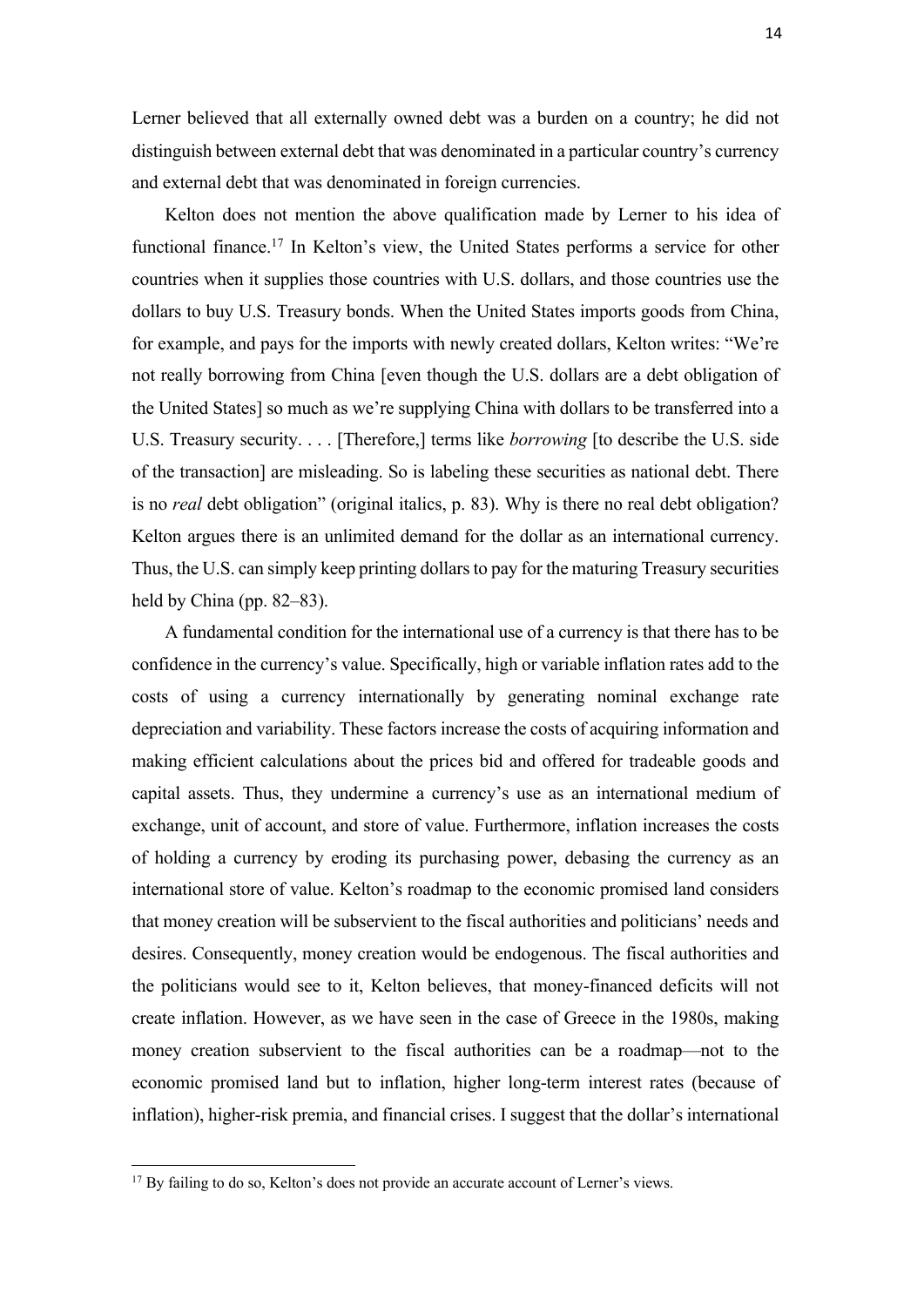role, and the seigniorage that the U.S. derives from that role, would not last long under Kelton's roadmap.

Kelton's policy framework shares several characteristics with the framework developed in the 1940s by Chicago economists, Simons, Mints, and Friedman. Nevertheless, Kelton's—and MMT's–policy proposals were orthogonal to the proposals pushed forward by the Chicagoans. Hence, a comparison of those frameworks will be instructive. I should mention that, unlike Lerner's work, Kelton evinces no awareness of the contributions made by the Chicago economists in the 1940s.<sup>18</sup>

Lerner (1944: 303) was indifferent between bond-financed and money-financed fiscal deficits. In contrast, the earlier Chicago economists believed that fiscal deficits should be entirely backed by money creation, a view shared by Kelton.19 Like Kelton, the Chicagoans believed that the Federal Reserve should be made subservient to the U.S. Treasury.20 Like Kelton, the Chicagoans thought that reliance on open-market operations to conduct monetary policy should be reduced. $2<sup>1</sup>$ 

There were, however, foundational differences between the framework developed by the earlier Chicagoans and Kelton's framework. First, the Chicagoans believed that money was a crucial variable in the economy and that its quantity needed to be controlled. Otherwise, increases in the quantity of money could lead to self-generating rises in inflation. In contrast, Kelton's framework makes the quantity of money endogenous to the government's fiscal position. Second, the Chicagoans believed that monetary policy uncertainty was a primary cause of disturbances to the economy. Kelton's proposal does not consider the role of policy uncertainty. Third, in light of the first two factors, the Chicagoans thought that monetary policy should be based on a rule that aims to achieve a stable price level. <sup>22</sup> Such a rule would, in turn, help keep money creation out of the political process by strictly limiting the quantity of money. Simons (1944: 224) put it as

<sup>&</sup>lt;sup>18</sup> Kelton does refer to Friedman's idea that there is a natural rate of unemployment. Friedman advanced that idea in the 1960s (see Nelson 2020).<br><sup>19</sup> See Tavlas (2015) for a discussion of the policy frameworks of the earlier Chicago economists.

Friedman's views on monetary policy changed over time. Nelson (2020) provides the definitive analysis of the development of Friedman's views on economics from the early-1930s to the early-1970s.

<sup>&</sup>lt;sup>20</sup> Simons (1936: 175) wrote: "Ultimate control over the value of money lies in fiscal practices—in the spending, taxing and borrowing operations of the central government. Thus . . . the Treasury would be the primary administrative agency."

<sup>&</sup>lt;sup>21</sup> Friedman  $(1948)$  thought that open-market operations should be discontinued.

<sup>&</sup>lt;sup>22</sup> Friedman (1948) proposed a rule that aimed to stabilize aggregate demand at full employment. Beginning in the mid-1950s, he favored a constant-money-supply-growth rule to stabilize the price level. Taylor (2017) noted that a benefit of the Taylor rule is that it would reduce monetary uncertainty. For a discussion of the rationale underlying monetary rules, see Dorn (2018).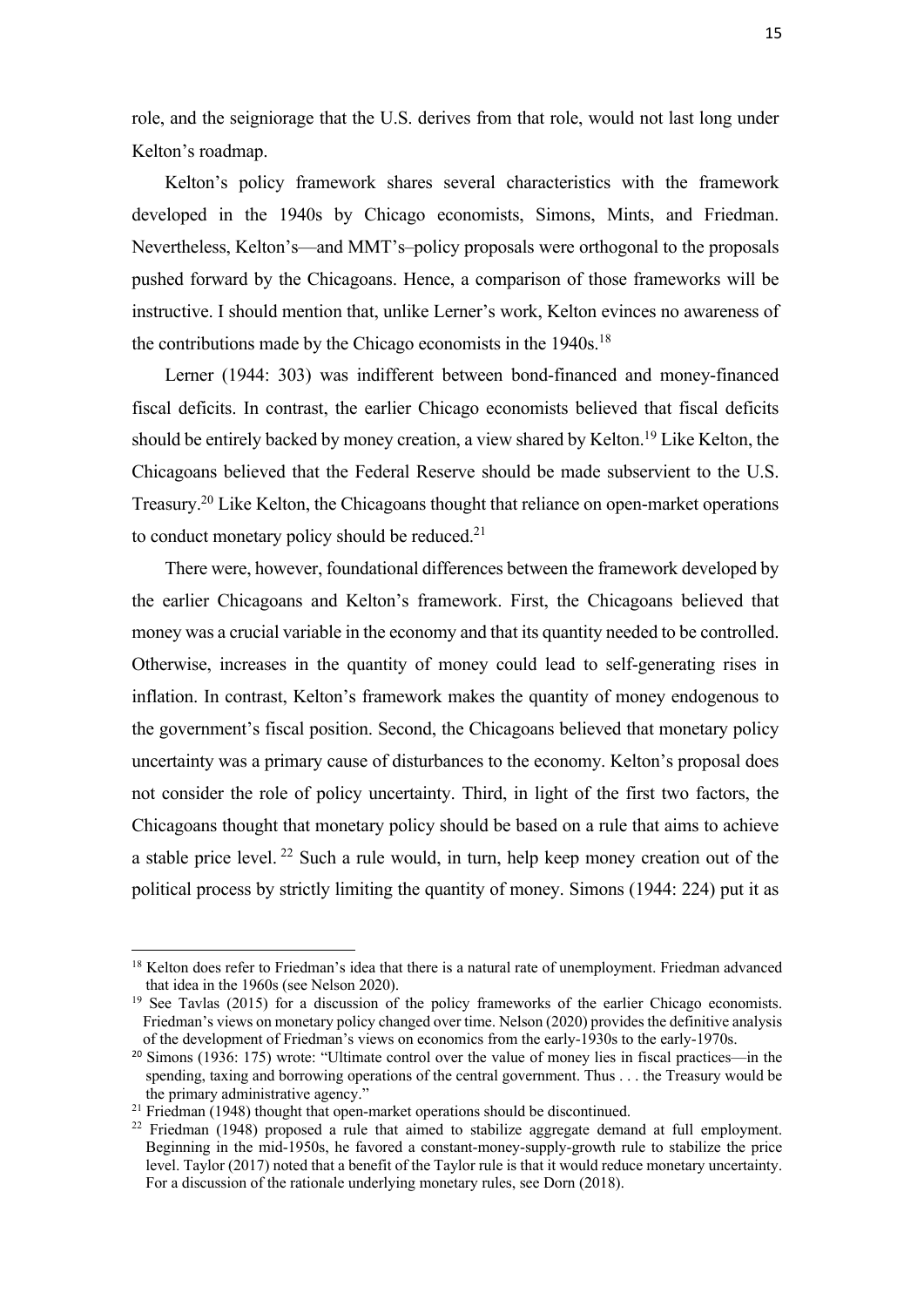follows: "[O]nly by recognizing and by accepting this [price-level-stabilization] rule can legislatures be made responsible financially or business spared intolerable monetary uncertainty." <sup>23</sup> In contrast, Kelton's framework is discretion-based. She believes that her federal job-guarantee proposal would be compatible with price stability under the watchful (i.e., discretionary) eye of the Congressional Budget Office; she does not address the role of monetary uncertainty in the economy.

Under the Chicago framework, the role of the government would be to establish the monetary rule and to ensure that it was followed—that is, the government's role would be constitutional as opposed to administrative. Under that framework, the budget would be balanced over the course of the business cycle, with the aim of limiting the size of the government. Should the automatic stabilizers fail to provide sufficient demand during the trough of the cycle, increases in the size of the fiscal deficit, and, thus, increases in the quantity of money, would be generated through reductions in taxes—and not by increases in government spending.<sup>24</sup> The Chicagoans believed that the amount of fiscal space available was subject to strict limits. In contrast, under Kelton's proposal, which would increase the size of the government sector, the government's role would be administrative. Under her proposal, the amount of fiscal space would be unlimited before a vaguely defined inflation constraint kicks-in.

There was an important reason underlying the Chicagoans's aim to prevent the concentration of power in the government: those economists wanted to preserve individual liberty. In a 1945 paper, Simons expressed this view as follows:

[The] strength [of the competitive system] is in its implied political philosophy. Its wisdom is that of seeking solutions which are within the rule of law, compatible with great dispersion or deconcentration of power, and conducive to extensive supranational organization on a basis that facilitates indefinite peaceful extension. . . . Certainly another kind of system, ruled by authorities, *might be* more efficient and more progressive—if one excludes liberty as an aspect of efficiency and capacity for freedom and responsibility, among individuals and among nations, as a measure of progress. Discretionary authorities, omniscient and benevolent, surely could in some sense do better than any scheme involving democratic, legislative rules and competitive dispersion of power. After any disturbing change they could promptly effect the same arrangements which competition would achieve slowly or with 'unnecessary' oscillations. Indeed, they could probably avoid all real disturbances by anticipating them! But some of us dislike government by

<sup>&</sup>lt;sup>23</sup> To better control the quantity of money and to help moderate the business cycle, the Chicagoans advocated 100 percent reserve requirements on demand deposits. See Tavlas (2020).

<sup>&</sup>lt;sup>24</sup> However, the Chicagoans believed that the progressive-income-tax system provided the most appropriate means for achieving greater equality.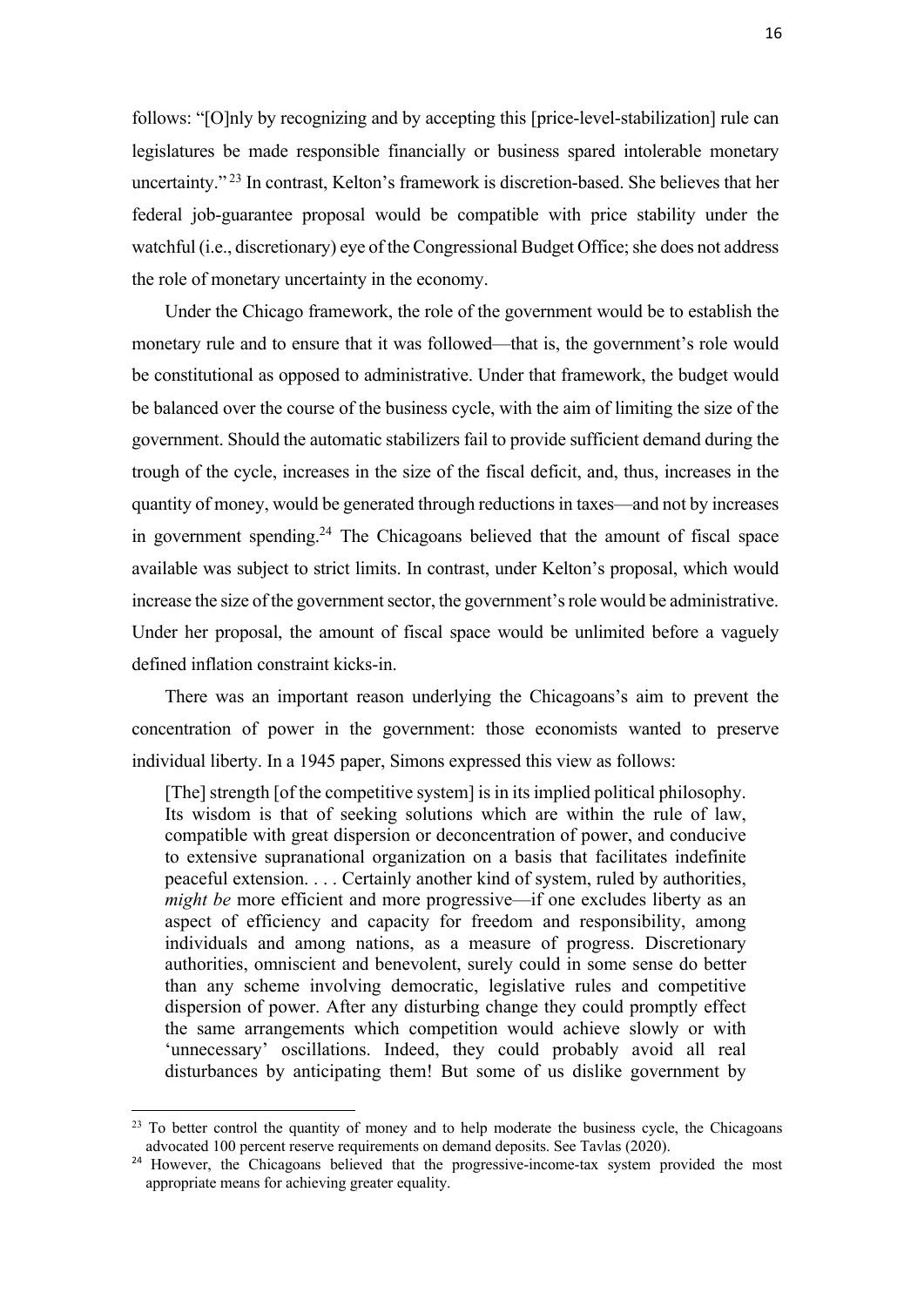authorities, partly because we think they would not be wise and good and partly because we would still dislike it if they were [Simons 1945: 308–9; original italics].

Additionally, the Chicagoans believed that discretionary policies can, in practice, be destabilizing. Specifically, the long and variable lags associated with discretionary policies can mean that countercyclical actions will be a source of disruptions. For example, the effects of a policy easing aimed at supporting aggregate demand and raising inflation might not kick-in until the expansionary phase of the cycle. Lerner's functionalfinance proposal's failure to take account of lags formed the basis of Friedman's criticism of the proposal. In a 1947 article, "Lerner on the Economics of Control," Friedman appraised functional finance as follows:

[Functional finance] conflicts with the hard fact that neither government action nor the effect of that action is instantaneous. There is likely to be a lag between the need for action and government recognition of this need; a further lag between recognition of the need for action and the taking of action; and a still further lag between the action and its effects. If these time lags were short relative to the duration of the cyclical movements government is trying to counteract, they would be of little importance. Unfortunately, it is likely that the time lags are a substantial fraction of the duration of the cyclical movements. In the absence, therefore, of a high degree of ability to predict correctly both the direction and the magnitude of required action, governmental attempts at counteracting cyclical fluctuations through "functional finance" may easily intensify the fluctuations rather than mitigate them. By the time an error is recognized and corrective action taken, the damage may be done, and the corrective action may itself turn into a further error. This prescription of Lerner's, like others, thus turns into a exhortation to do the right thing with no advice how to know what is the right thing to do [Friedman 1947: 315–16].

### Conclusion

Kelton's book makes many promises and offers a straightforward way to pay for them: run the printing press. The appeal of the proposal, especially to some politicians, is that it aims to deliver a "people's economy" at no cost. However, Kelton's appraisal of her poster child, Greece, for the way not to run an economy is an inaccurate depiction of *monetary* history. Greece's recent monetary history shows that it was the country's fiscal profligacy—not its status as either a currency issuer or country user—that lay at the heart of the country's financial crises. Greece's economic waters were turbulent for many years before the country adopted the euro; those waters only stabilized temporally—by the commitment to fiscal sobriety prior to its entry into the euro area. Moreover, Kelton's description of Lerner's idea of functional finance is an inaccurate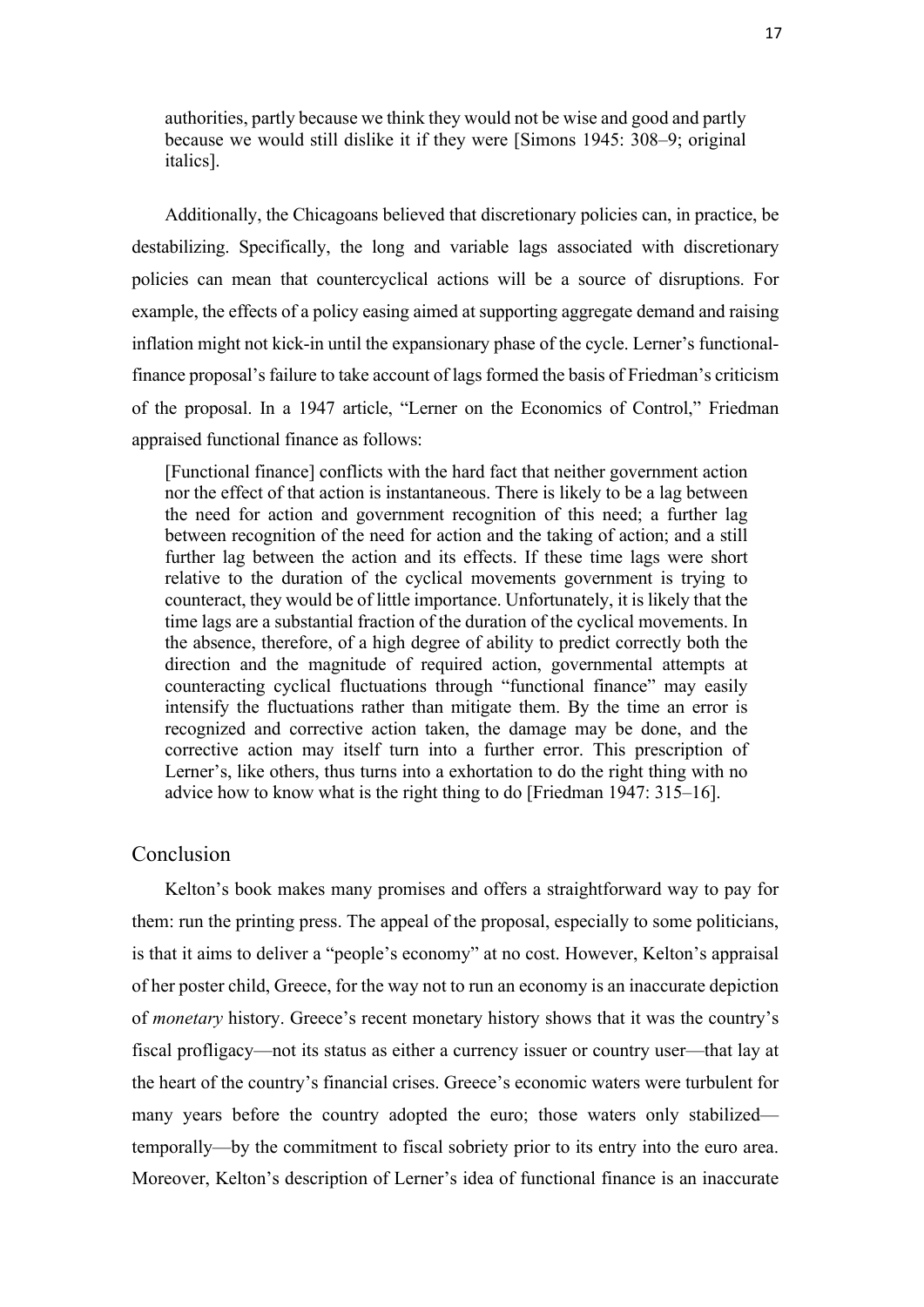depiction of *doctrinal* history. In contrast to Kelton, Lerner evinced a deep concern about the consequences of any fiscal program that does not pay attention to externally held government debt. The above comparison of Kelton's framework with that of Chicago economists in the 1940s shows that, unlike the latter framework, Kelton's scheme does not aim to provide limits on money creation needed to maintain price stability, assumes essentially unlimited fiscal space, does not account for monetary uncertainty or the destabilizing effects of lags under discretionary policy, assumes that there is always spare capacity such that the aggregate supply curve is flat, and would increase both the size and the administrative role of government in economic affairs.

An important consideration in evaluating Kelton's proposal is that the author has ventured into an area—the subject of money—which appears to be uncharted waters for her. She is by no means the first person to have done so; nor is she likely to be the last. Let me, therefore, conclude with something that Chicagoan Mints wrote in his 1950 book, *Monetary Policy for a Competitive Society*:

[M]onetary policy is a subject which requires the exercise of judgement, and this being so, it can hardly be expected that differences of opinion will not arise. For the same reasons it is also nearly inevitable that monetary cranks of many descriptions should appear who have their "sure cures" for the afflictions of society. They see one thing that might possibly be accomplished by monetary measures, but they do not understand the many other effects of their proposals [Mints 1950: v].

## References

Andolfatto, D. (2020) "Modern Monetary Theory." *MacroMania* (March 14).

Barber, T. (2009) "Greece Vows Action to Cut Budget Deficit." *Financial Times* 

(October 20).

Coats, W. (2019) "Modern Monetary Theory: A Critique." *Cato Journal* 39 (3): 563–

76.

Cochrane, J. H. (2020) "The Deficit Myth' Review: Years of Magical Thinking by Stephanie Kelton." *Wall Street Journal* (June 5).

Dellas, H., and Tavlas, G. S. (2009) "An Optimum-Currency-Area Odyssey." *Journal*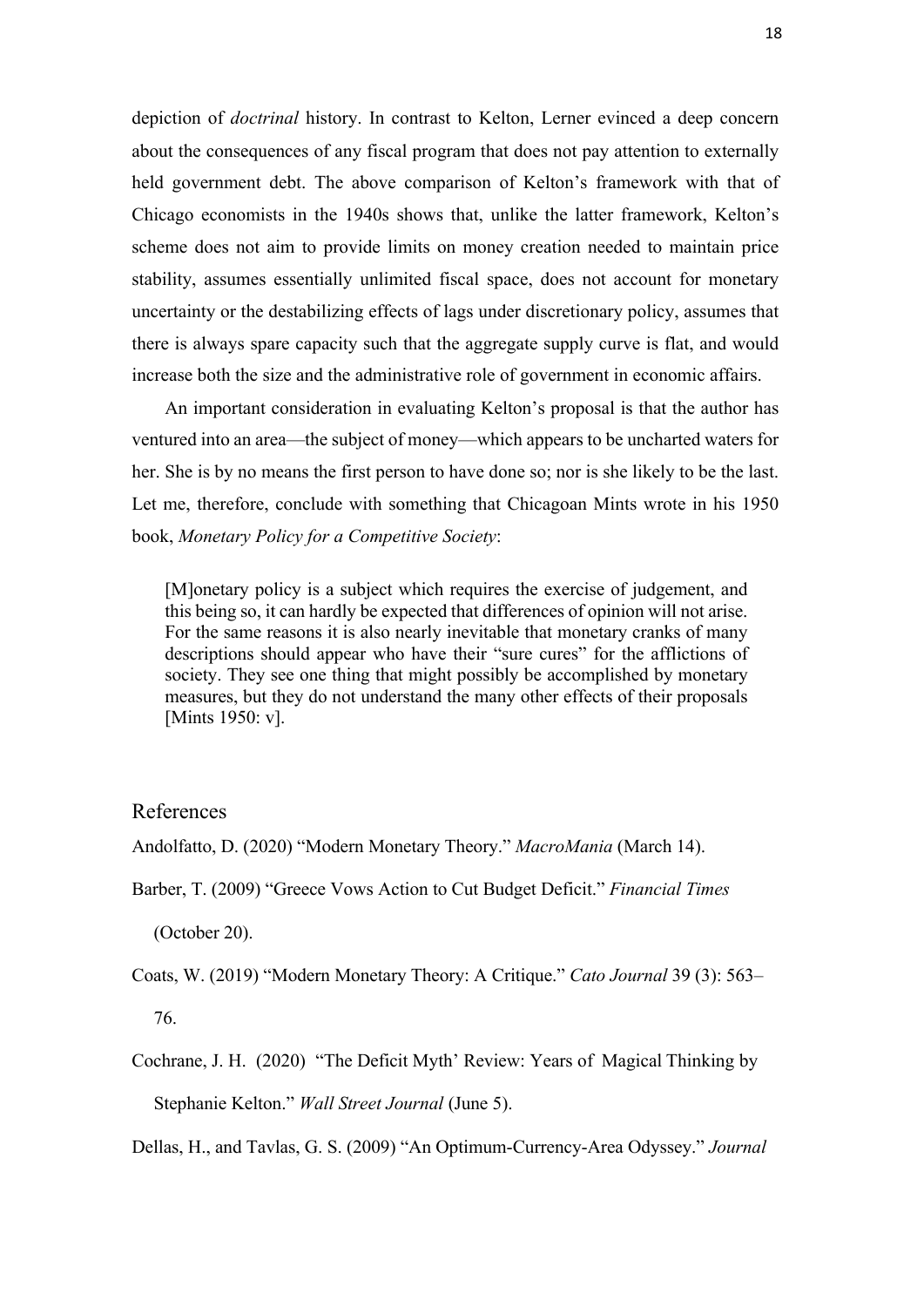*of International Money and Finance* 28 (7): 1117–37.

- Despain, H. G. (2020) "Book Review: *The Deficit Myth: Modern Monetary Theory and the Birth of the People's Economy* by Stephanie Kelton." Available at https://blogs.lse.ac.uk/lsereviewofbooks/2020/06/22/book-review-the-deficitmyth-modern-monetary-theory-and-the-birth-of-the-peoples-economy-bystephanie-kelton.
- Dorn, J. A. (2018) "Monetary Policy in an Uncertain World: The Case for Rules." *Cato Journal* 38 (1) (Winter): 81–108.
- Dowd, K. (2020) "Book Review: *The Deficit Myth: Modern Monetary Theory and the Birth of the People's Economy* by Stephanie Kelton." *Cato Journal* 40 (3): 795–809.
- Edwards, S. (2019) "Modern Monetary Theory: Cautionary Tales from Latin America." *Cato Journal* 39 (3): 529–61.
- Friedman, M. (1947) "Lerner on the Economics of Control." *Journal of Political Economy* 55 (October): 405–16. Reprinted in M. Friedman (ed.), *Essays in Positive Economics* (1953: 303–24). Chicago: University of Chicago Press.

```
(1948) "A Monetary and Fiscal Framework for Economic Stability."
American Economic Review 38: 245–64. Reprinted in Essays in Positive 
Economics, 133–56.
```
- Garganas, N., and Tavlas, G. S. (2001) "Monetary Regimes and Inflation Performance." In R. C. Bryant, N. C. Garganas, and G. S. Tavlas (eds.), *Greece's Economic Performance and Prospects*, 43–95. Athens and Washington: Bank of Greece and Brookings Institution.
- Greenwood, J., and Hanke, S. H. (2019) "Magical Monetary Theory." *Wall Street Journal* (June 4).

Hope, K. (2011) "Humiliating End to Greece's Social Reformer." *Financial Times*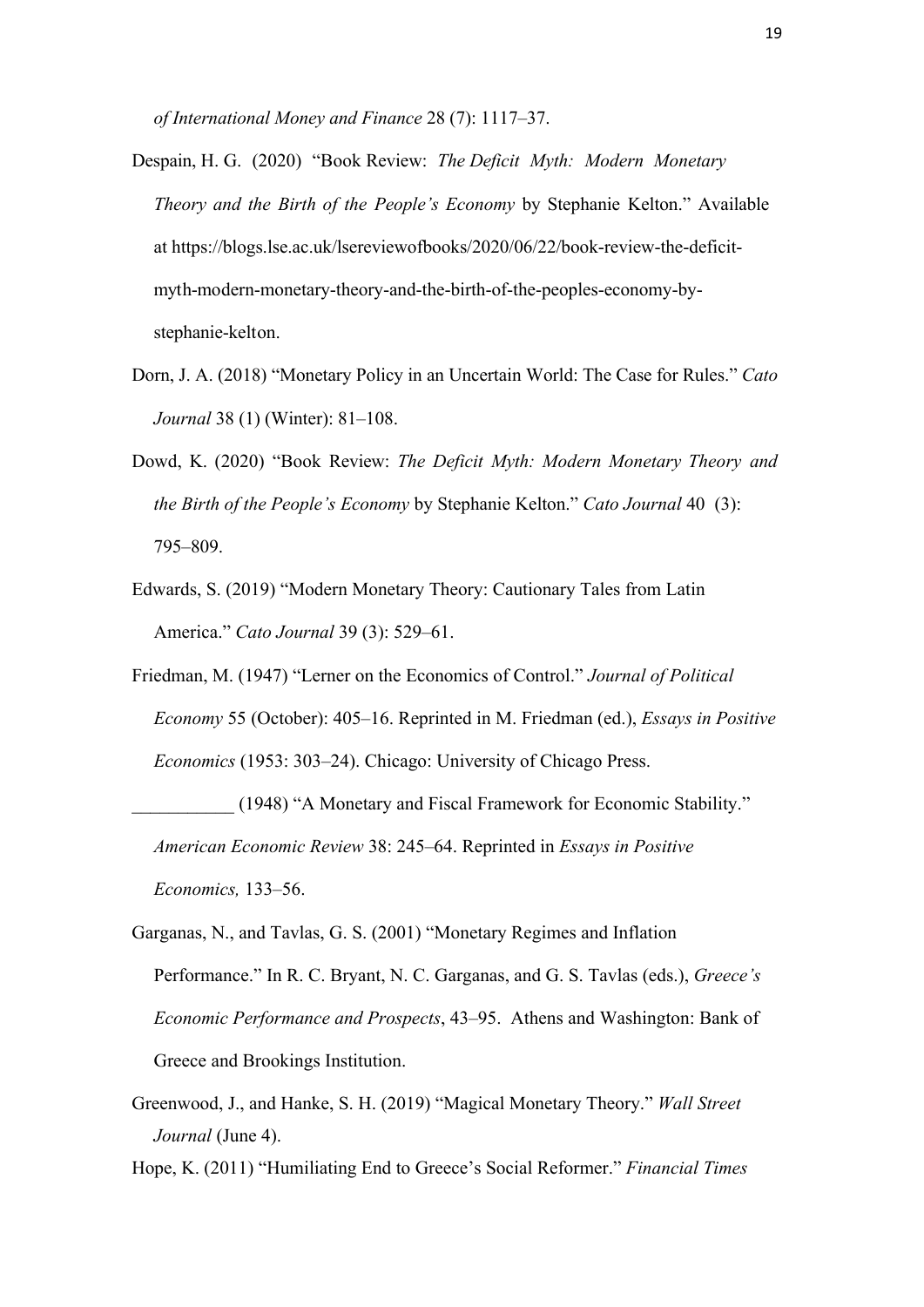(November 7).

Kelton, S. (2020) *The Deficit Myth: Modern Monetary Theory and the Birth of the People's Economy*. New York: PublicAffairs.

Krugman, P. (2019) "Running on MMT (Wonkish)." *New York Times* (February 25).

Lerner, A. P. (1944) *The Economics of Control: Principles of Welfare Economics*. New York: Macmillan.

Mints, L. (1950) *Monetary Policy for a Competitive Society*. New York: McGraw-Hill.

- Nelson, E. (2020) *Milton Friedman and Economic Debate in the United States, 1932– 1972*. Chicago: University Chicago Press.
- Papandreou, G. A. (2009) Press conference, 74th Thessaloniki International Fair (September 13).

Rogoff, K. (2019) "Modern Monetary Nonsense." *Project Syndicate* (March 4).

Simons, H. C. (1936) "Rules versus Authorities in Monetary Policy." *Journal of Political Economy* 64: 1–30. Reprinted in H. C. Simons (ed.), *Economic Policy for a Free Society* (1948: 160–83). Chicago: University of Chicago Press.

- \_\_\_\_\_\_\_\_\_\_\_ (1944) "On Debt Policy." *Journal of Political Economy* 52**:** 356–61. Reprinted in H. C. Simons (ed.), *Economic Policy for a Free Society* (1948: 220– 30). Chicago: University of Chicago Press.
- \_\_\_\_\_\_\_\_\_\_\_ (1945) "The Beveridge Program: An Unsympatheric Interpretation." *Journal of Political Economy* 53: 212. Reprinted in *Economic Policy for a Free Society*, 277–312.
- Summers, L. H. (2019) "The Left's Embrace of Modern Monetary Theory is a Recipe for Disaster." *Washington Post* (March 5).
- Tavlas, G. S. (1991). *On the International Use of Currencies: the Case of the Deutsche Mark*. Princeton University, Department of Economics, International Finance